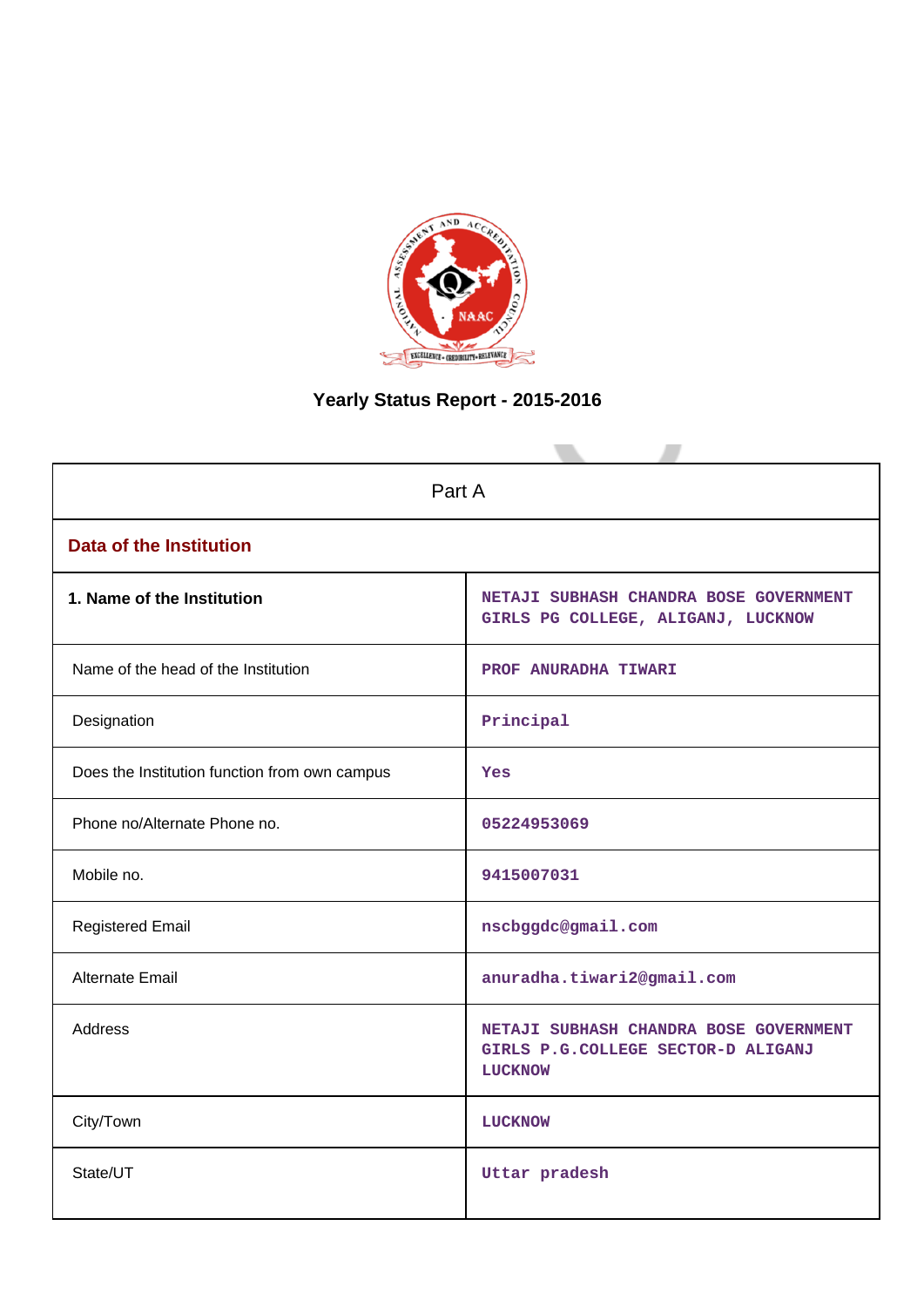| Pincode                                | 226024                          |
|----------------------------------------|---------------------------------|
| 2. Institutional Status                |                                 |
| Affiliated / Constituent               | Affiliated                      |
| Type of Institution                    | Women                           |
| Location                               | Urban                           |
| <b>Financial Status</b>                | state                           |
| Name of the IQAC co-ordinator/Director | Dr Shivani Srivastava           |
| Phone no/Alternate Phone no.           | 05224953069                     |
| Mobile no.                             | 9415140000                      |
| <b>Registered Email</b>                | shivanisrivastava1964@yahoo.com |
| Alternate Email                        | rshmbishnoi@gmail.com           |
| 3. Website Address                     |                                 |

| Web-link of the AQAR: (Previous Academic Year)                           | https://nscbonline.in/agar.aspx                               |
|--------------------------------------------------------------------------|---------------------------------------------------------------|
| 4. Whether Academic Calendar prepared during<br>the year                 | Yes                                                           |
| if yes, whether it is uploaded in the institutional website:<br>Weblink: | https://nscbonline.in/Notices/academic<br>calendar2015-16.pdf |

## **5. Accrediation Details**

| Cycle | Grade | <b>CGPA</b> | Year of      | Validity          |                   |
|-------|-------|-------------|--------------|-------------------|-------------------|
|       |       |             | Accrediation | Period From       | Period To         |
|       | в     | 70.50       | 2007         | $31 - Mar - 2007$ | $31 - Mar - 2012$ |
|       | в     | 2.35        | 2015         | $01 - May - 2015$ | $30 - Apr - 2020$ |

**6. Date of Establishment of IQAC 27-Jul-2005**

## **7. Internal Quality Assurance System**

Quality initiatives by IQAC during the year for promoting quality culture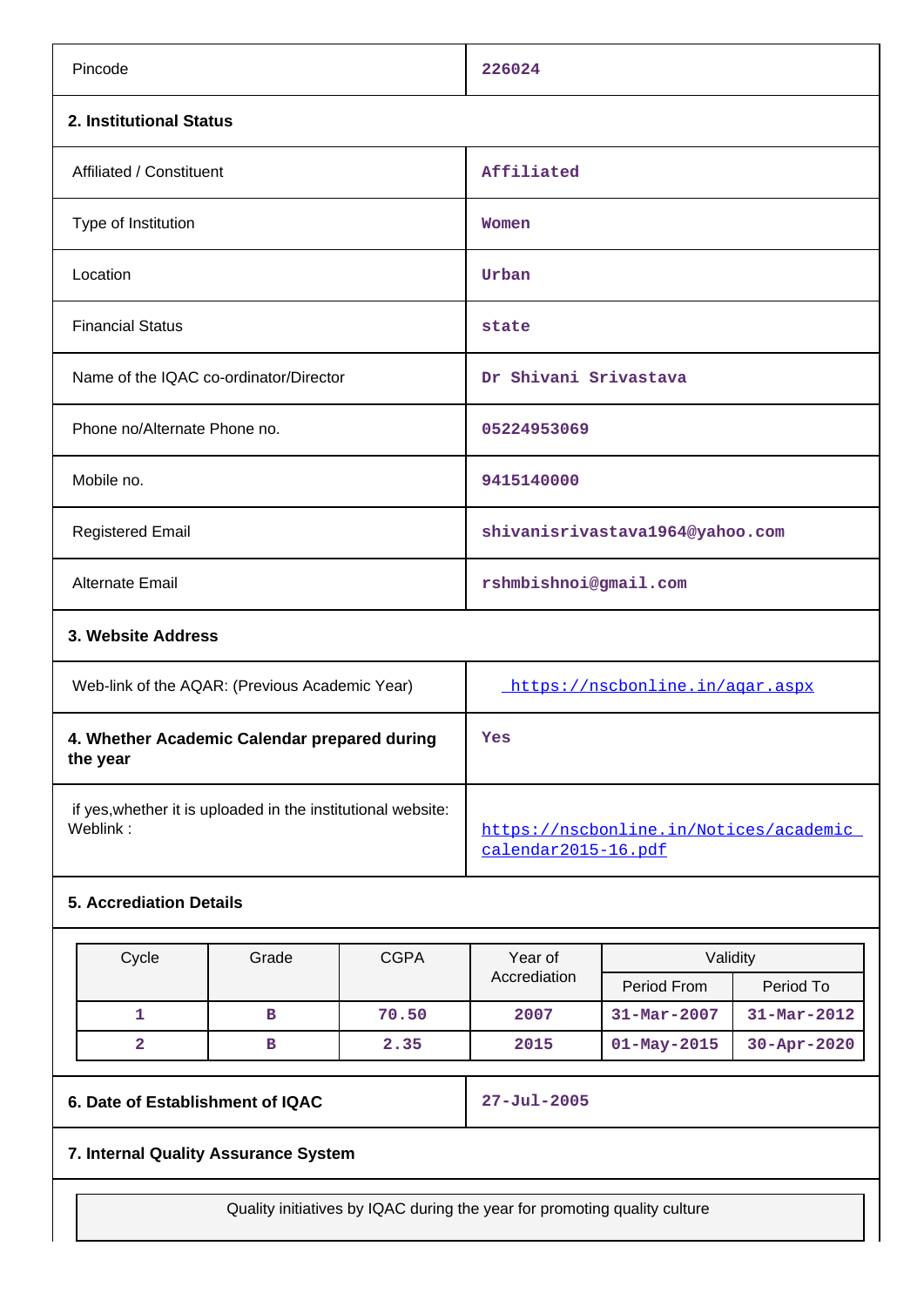| Item /Title of the quality initiative by<br>Date & Duration<br><b>IQAC</b>                                                  |                                             |  |                       |                                |  | Number of participants/ beneficiaries |  |  |
|-----------------------------------------------------------------------------------------------------------------------------|---------------------------------------------|--|-----------------------|--------------------------------|--|---------------------------------------|--|--|
| organised meeting for<br>scrutinizing and<br>screening the CAS<br>promotion form of<br>teachers                             | 08-Aug-2015<br>10                           |  |                       |                                |  | 8                                     |  |  |
| View File                                                                                                                   |                                             |  |                       |                                |  |                                       |  |  |
| 8. Provide the list of funds by Central/ State Government- UGC/CSIR/DST/DBT/ICMR/TEQIP/World<br><b>Bank/CPE of UGC etc.</b> |                                             |  |                       |                                |  |                                       |  |  |
| Institution/Departmen<br>t/Faculty                                                                                          | Scheme                                      |  | <b>Funding Agency</b> | Year of award with<br>duration |  | Amount                                |  |  |
| N A                                                                                                                         | <b>NA</b>                                   |  | N A                   | 2016<br>0 <sub>0</sub>         |  | $\mathbf 0$                           |  |  |
|                                                                                                                             | No Files Uploaded !!!                       |  |                       |                                |  |                                       |  |  |
| 9. Whether composition of IQAC as per latest<br><b>NAAC</b> guidelines:                                                     |                                             |  |                       | Yes                            |  |                                       |  |  |
| Upload latest notification of formation of IQAC                                                                             |                                             |  | View File             |                                |  |                                       |  |  |
| year :                                                                                                                      | 10. Number of IQAC meetings held during the |  |                       |                                |  |                                       |  |  |
| The minutes of IQAC meeting and compliances to the<br>decisions have been uploaded on the institutional<br>website          |                                             |  | Yes                   |                                |  |                                       |  |  |
| Upload the minutes of meeting and action taken report                                                                       |                                             |  | View File             |                                |  |                                       |  |  |
| 11. Whether IQAC received funding from any of<br>the funding agency to support its activities<br>during the year?           |                                             |  | No                    |                                |  |                                       |  |  |
| 12. Significant contributions made by IQAC during the current year(maximum five bullets)                                    |                                             |  |                       |                                |  |                                       |  |  |
| Institution moved an application for creating more posts for teaching and non                                               |                                             |  |                       |                                |  |                                       |  |  |

**Institution moved an application for creating more posts for teaching and non teaching staff in the college. Feedback proforma for students was prepared, collected and analysed. A committee for addressing the issues of fixation of pay of staff members was constituted and Institution moved an application to get included in 12B of the UGC Act 1956. Editorial board of college magazine published the annual magazine Prachi**

[View File](https://assessmentonline.naac.gov.in/public/Postacc/Contribution/6083_Contribution.xlsx)

**13. Plan of action chalked out by the IQAC in the beginning of the academic year towards Quality Enhancement and outcome achieved by the end of the academic year**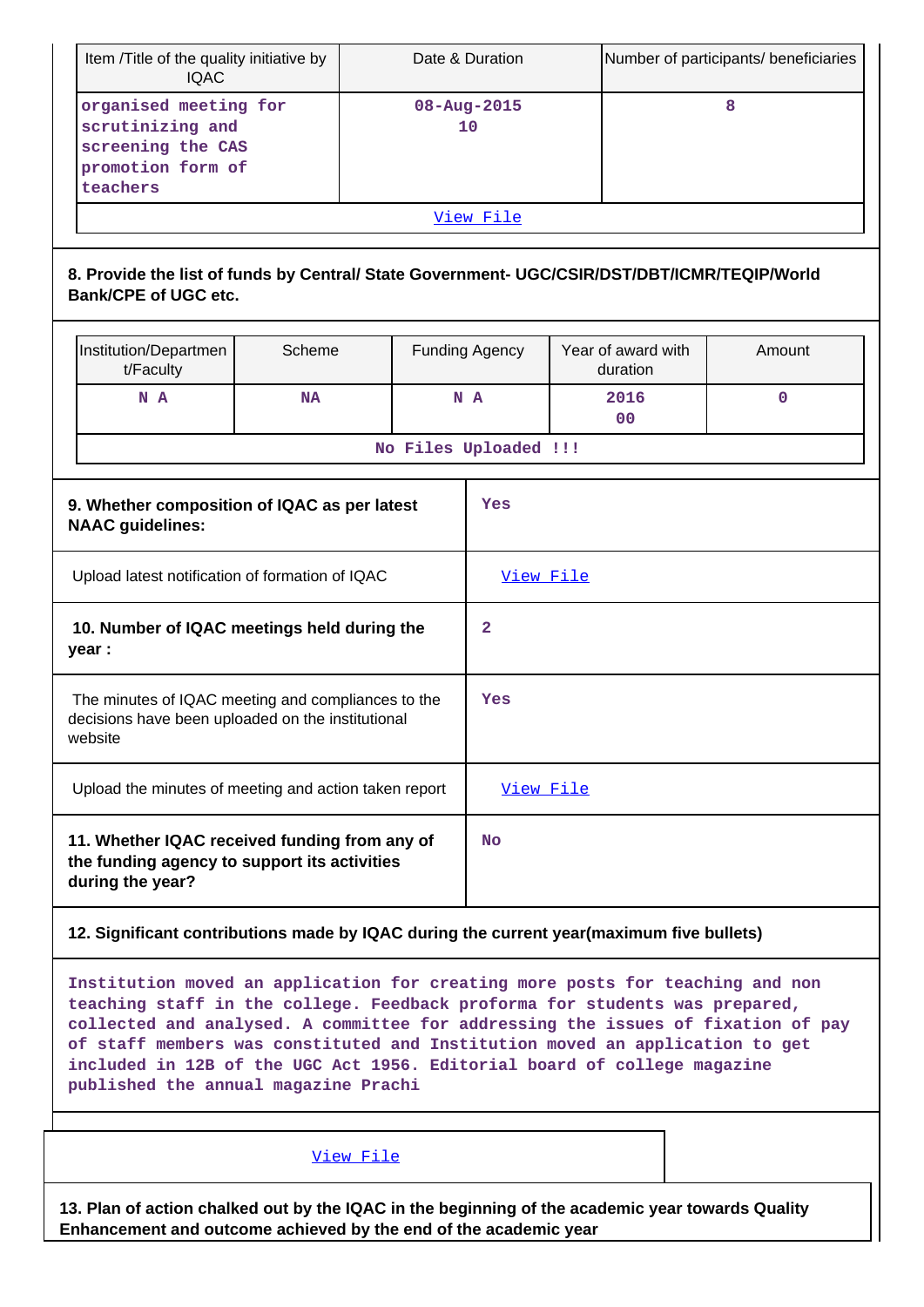|                                   | Plan of Action                                                                            | Achivements/Outcomes |  |  |  |  |
|-----------------------------------|-------------------------------------------------------------------------------------------|----------------------|--|--|--|--|
| No Data Entered/Not Applicable!!! |                                                                                           |                      |  |  |  |  |
|                                   | View File                                                                                 |                      |  |  |  |  |
|                                   |                                                                                           |                      |  |  |  |  |
| body?                             | 14. Whether AQAR was placed before statutory                                              | <b>No</b>            |  |  |  |  |
| assess the functioning?           | 15. Whether NAAC/or any other accredited<br>body(s) visited IQAC or interacted with it to | No                   |  |  |  |  |
| AISHE:                            | 16. Whether institutional data submitted to                                               | Yes                  |  |  |  |  |
| Year of Submission                |                                                                                           | 2016                 |  |  |  |  |
| Date of Submission                |                                                                                           | $24 - Feb - 2016$    |  |  |  |  |
| <b>Information System?</b>        | 17. Does the Institution have Management                                                  | <b>No</b>            |  |  |  |  |
| Part B                            |                                                                                           |                      |  |  |  |  |

## **CRITERION I – CURRICULAR ASPECTS**

#### **1.1 – Curriculum Planning and Implementation**

 1.1.1 – Institution has the mechanism for well planned curriculum delivery and documentation. Explain in 500 words

 **Netaji Subhash Chandra Bose Government Girls PG College is affiliated to the University of Lucknow and follows the curriculum prescribed by the University. Curricular aspects of the courses taught at our college are governed by ordinance and guidelines as issued by University of Lucknow from time to time.Academic calendar of the college is planned well in advance by the college for the proper implementation of the curriculum. Along with these, broad vision and goals of the college are also taken into account for the effective implementation of the curriculum. Curriculum provides for the college's core teaching and learning. As there are a few faculty members, there is scope for direct interaction among faculty members of various streams and departments as well as with the Head of institution. The Principal convenes a meeting at the beginning of the session which is mandatory for all staff members to join. Issues related to admission and strategies for teaching-learning methodology is discussed and debated.Our college offers degree courses viz; BA, B.Sc and B.Com along with Post-graduate degree in four subjects- Home Science,Sociology, History (AIH) and Economics. A separate meeting is held in Post- graduate departments to finalize the course distribution as per the expertise of the teachers. All the faculty members are required to prepare a teaching/ academic plan for effective implementation of the syllabus according to the prescribed norms. The Principal monitors the effective implementation of the teaching plan as finalized. Various course delivery methods are followed by the faculty such as lectures, practical labs, study tour etc. The college has adopted various methods to facilitate weak students to cope with study related problems through mentor ship, tutorials/remedial teaching classes. The entire focus is student-**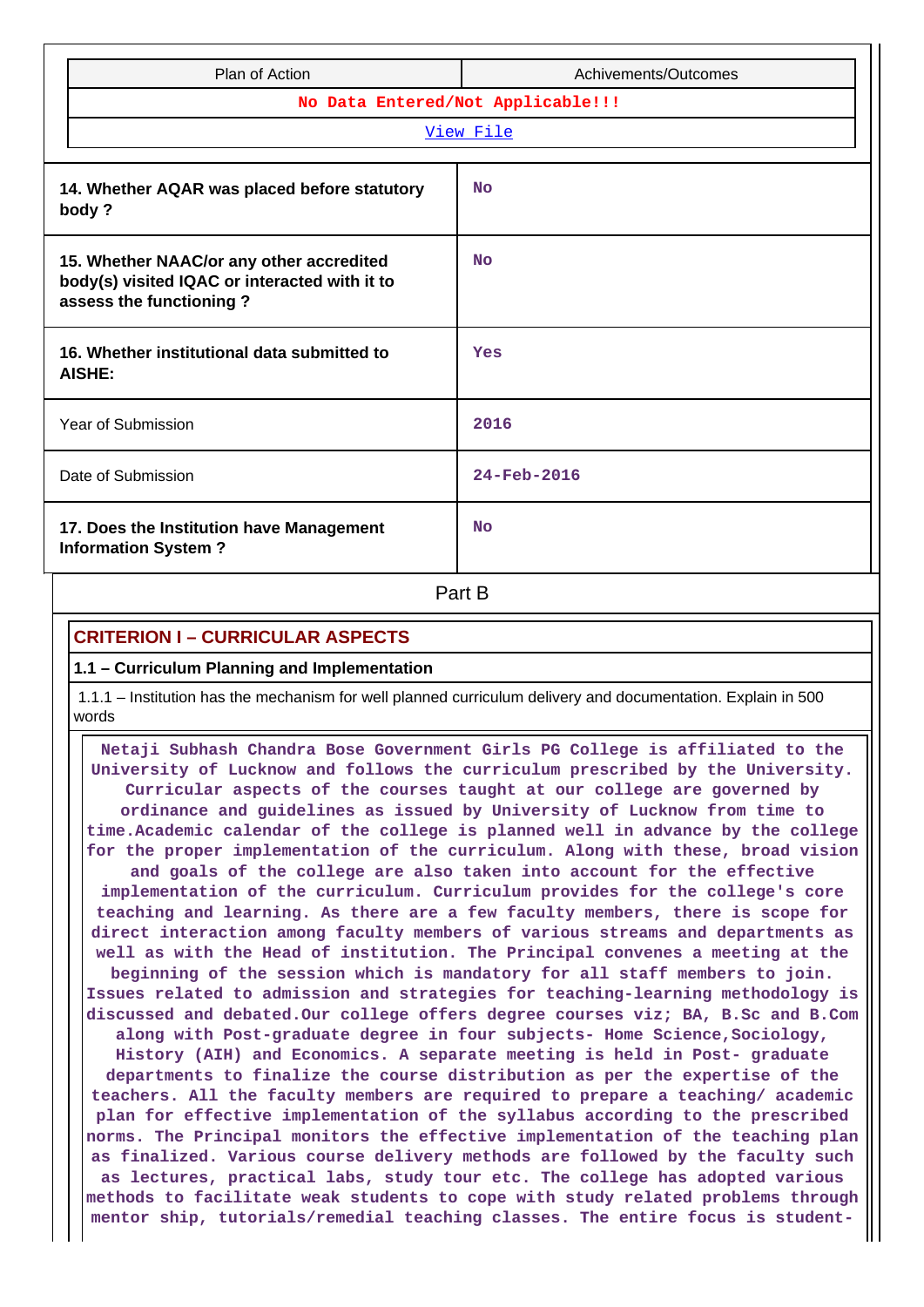**centric. Some teachers are also members of Board of Studies and play a vital role with respect to syllabus revision, methodology of implementation etc. Almost all the departments have their own departmental library from where students can easily obtain necessary books and journals. Teachers have the liberty to decide their own methodology based on the need of the subject and that of the learners. The college attempts to provide the teachers and students with reasonable infra-structure and resources at its disposal. The Senior faculty members from different departments of the college attend these meetings/workshops and exchange their opinions for effective operationalization of the curriculum. In this backdrop the college follows the given vision and mission.VISION --- To create conducive atmosphere for an all-round development and continual growth of students. And to focus on the enhancement of their emotional sensibility in order to ensure smooth transmission and mastery of cultural and employable skills.MISSION - To encourage development and expansion of physical and intellectual capabilities. - To develop disciplinary and humanistic approach in various walks of life. - To promote cultural values such as art, literature, music and aesthetics. - To ensure sustenance of selfconfidence and cognitive intelligence. - To develop proficiency in communication technology in the context of modern era..**

|                             | 1.1.2 - Certificate/ Diploma Courses introduced during the academic year                                                                                                 |                           |                          |                                                 |                                                                 |  |  |  |  |
|-----------------------------|--------------------------------------------------------------------------------------------------------------------------------------------------------------------------|---------------------------|--------------------------|-------------------------------------------------|-----------------------------------------------------------------|--|--|--|--|
| Certificate                 | Diploma Courses                                                                                                                                                          | Dates of<br>Introduction  | Duration                 | Focus on employ<br>ability/entreprene<br>urship | <b>Skill</b><br>Development                                     |  |  |  |  |
| N A                         | N A                                                                                                                                                                      | 01/08/2015                | 0                        | N A                                             | N A                                                             |  |  |  |  |
|                             | 1.2 - Academic Flexibility                                                                                                                                               |                           |                          |                                                 |                                                                 |  |  |  |  |
|                             | 1.2.1 - New programmes/courses introduced during the academic year                                                                                                       |                           |                          |                                                 |                                                                 |  |  |  |  |
|                             | Programme/Course                                                                                                                                                         | Programme Specialization  |                          | Dates of Introduction                           |                                                                 |  |  |  |  |
|                             | <b>BA</b>                                                                                                                                                                |                           | Not Applicable           |                                                 | 01/08/2015                                                      |  |  |  |  |
|                             |                                                                                                                                                                          | No file uploaded.         |                          |                                                 |                                                                 |  |  |  |  |
|                             | 1.2.2 - Programmes in which Choice Based Credit System (CBCS)/Elective course system implemented at the<br>affiliated Colleges (if applicable) during the academic year. |                           |                          |                                                 |                                                                 |  |  |  |  |
|                             | Name of programmes adopting<br><b>CBCS</b>                                                                                                                               |                           | Programme Specialization |                                                 | Date of implementation of<br><b>CBCS/Elective Course System</b> |  |  |  |  |
|                             | <b>BA</b>                                                                                                                                                                |                           | Not Applicable           |                                                 | 01/08/2015                                                      |  |  |  |  |
|                             | 1.2.3 - Students enrolled in Certificate/ Diploma Courses introduced during the year                                                                                     |                           |                          |                                                 |                                                                 |  |  |  |  |
|                             |                                                                                                                                                                          | Certificate               |                          |                                                 | Diploma Course                                                  |  |  |  |  |
|                             | <b>Number of Students</b>                                                                                                                                                | Nil                       |                          |                                                 | Nil                                                             |  |  |  |  |
| 1.3 - Curriculum Enrichment |                                                                                                                                                                          |                           |                          |                                                 |                                                                 |  |  |  |  |
|                             | 1.3.1 - Value-added courses imparting transferable and life skills offered during the year                                                                               |                           |                          |                                                 |                                                                 |  |  |  |  |
|                             | <b>Value Added Courses</b>                                                                                                                                               | Date of Introduction      |                          | Number of Students Enrolled                     |                                                                 |  |  |  |  |
|                             | Not Applicable                                                                                                                                                           | 01/08/2015                |                          |                                                 | Nill                                                            |  |  |  |  |
|                             |                                                                                                                                                                          | No file uploaded.         |                          |                                                 |                                                                 |  |  |  |  |
|                             | 1.3.2 - Field Projects / Internships under taken during the year                                                                                                         |                           |                          |                                                 |                                                                 |  |  |  |  |
|                             | Project/Programme Title<br>Programme Specialization<br>No. of students enrolled for Field<br>Projects / Internships                                                      |                           |                          |                                                 |                                                                 |  |  |  |  |
|                             | <b>MA</b>                                                                                                                                                                | 20<br><b>HOME SCIENCE</b> |                          |                                                 |                                                                 |  |  |  |  |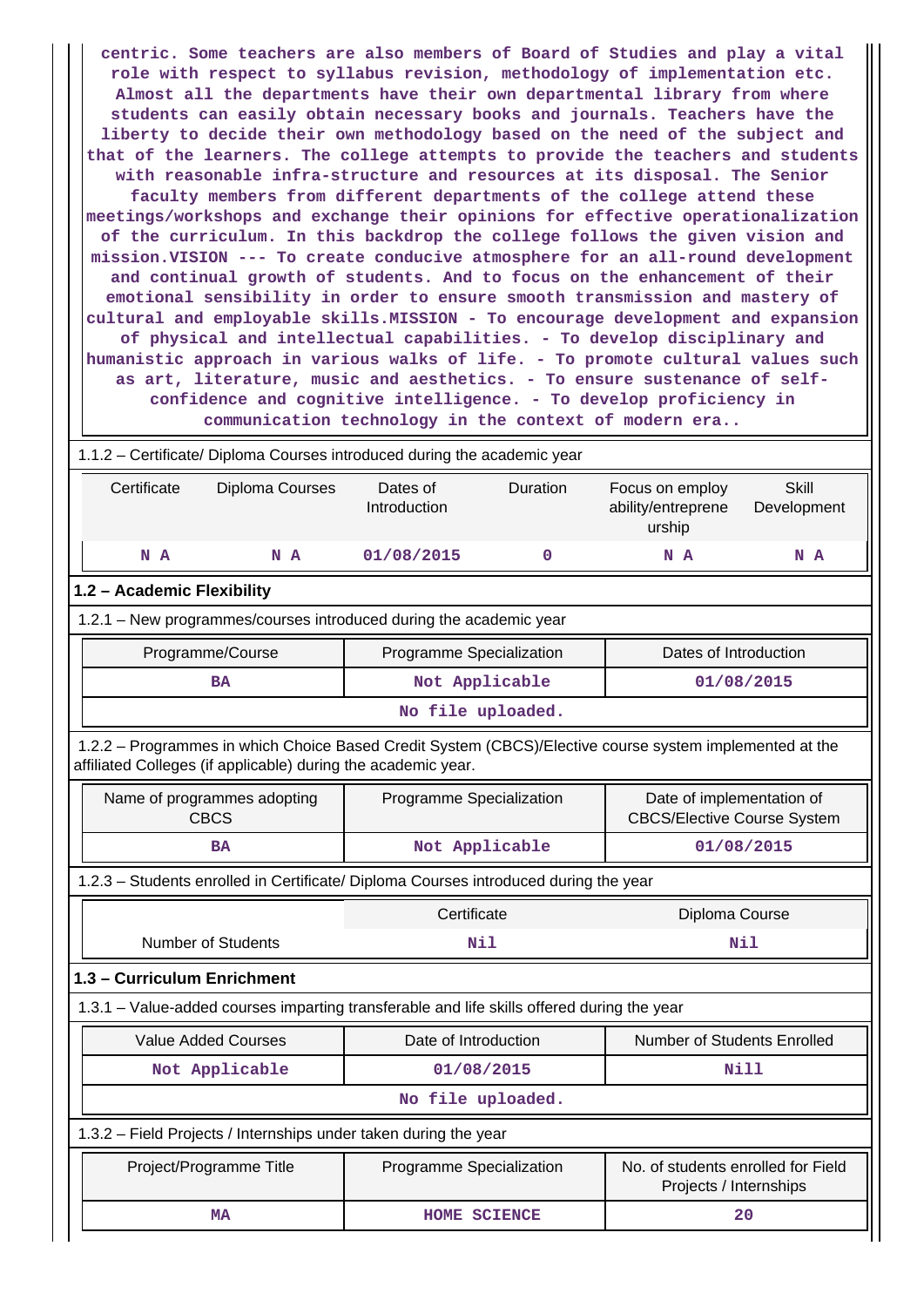|                                                                         | View File |  |  |  |  |
|-------------------------------------------------------------------------|-----------|--|--|--|--|
| 1.4 - Feedback System                                                   |           |  |  |  |  |
| 1.4.1 – Whether structured feedback received from all the stakeholders. |           |  |  |  |  |
| <b>Students</b>                                                         | Yes       |  |  |  |  |
| <b>Teachers</b>                                                         | No        |  |  |  |  |
| Employers                                                               | No        |  |  |  |  |
| Alumni                                                                  | No        |  |  |  |  |
| Parents                                                                 | No        |  |  |  |  |
| .                                                                       |           |  |  |  |  |

 1.4.2 – How the feedback obtained is being analyzed and utilized for overall development of the institution? (maximum 500 words)

Feedback Obtained

**t is imperative to develop a well functioning feedback system in order to ensure constant growth of the Institution. With this view in mind , we have developed an effective feedback mechanism that collects, analyses and implements suggestions from the students to make academic, infra-structural and policy related improvements in the college. Feedback is collected at the institutional level in which views on curriculum, teaching tools and students outcomes are discussed. The students feedback of the faculty and non- teaching staff is taken regularly in order to ensure smooth teaching and also to enhance overall learning of the students. The opinion of the students not only reflects their thoughts on various issues related to institution, faculty and academics but also offers constructive suggestions to improve the overall teachinglearning process. We have a formal system of obtaining feedback through questionnaire. The identity of the student remains anonymous to ensure confidentiality and impartiality. The questionnaire contains questions based on curriculum delivery and students level of satisfaction/ dissatisfaction with the teaching methods or other related issues. The head of Institution analyses the feedback and takes actions accordingly. Although feedback of faculty members and non- teaching staff is not taken on a prescribed format, the college adopted the practice of conducting regular meetings with all faculty members and non- teaching staff. In such meetings matters pertaining to curriculum delivery and implementation, academic atmosphere, teaching- learning process and problems related to infrastructure and suggestions for improvement are discussed. Extension activities are also discussed and debated. Appropriate suggestions are forwarded to respective departments/persons for implementation.**

## **CRITERION II – TEACHING- LEARNING AND EVALUATION**

#### **2.1 – Student Enrolment and Profile**

#### 2.1.1 – Demand Ratio during the year

| Name of the<br>Programme | Programme<br>Specialization | Number of seats<br>available | Number of<br>Application received | <b>Students Enrolled</b> |
|--------------------------|-----------------------------|------------------------------|-----------------------------------|--------------------------|
| <b>BA</b>                | <b>UG</b>                   | 600                          | 1329                              | 624                      |
| <b>BCom</b>              | UG                          | 100                          | 622                               | 110                      |
| <b>BSC</b>               | <b>UG</b>                   | 100                          | 490                               | 110                      |
| <b>MA</b>                | <b>AIH</b>                  | 60                           | 56                                | 50                       |
| <b>MA</b>                | <b>SOCIOLOGY</b>            | 60                           | 52                                | 50                       |
| <b>MA</b>                | HOME SCIENCE                | 20                           | 24                                | 20                       |
| MA                       | <b>ECONOMICS</b>            | 60                           | 53                                | 47                       |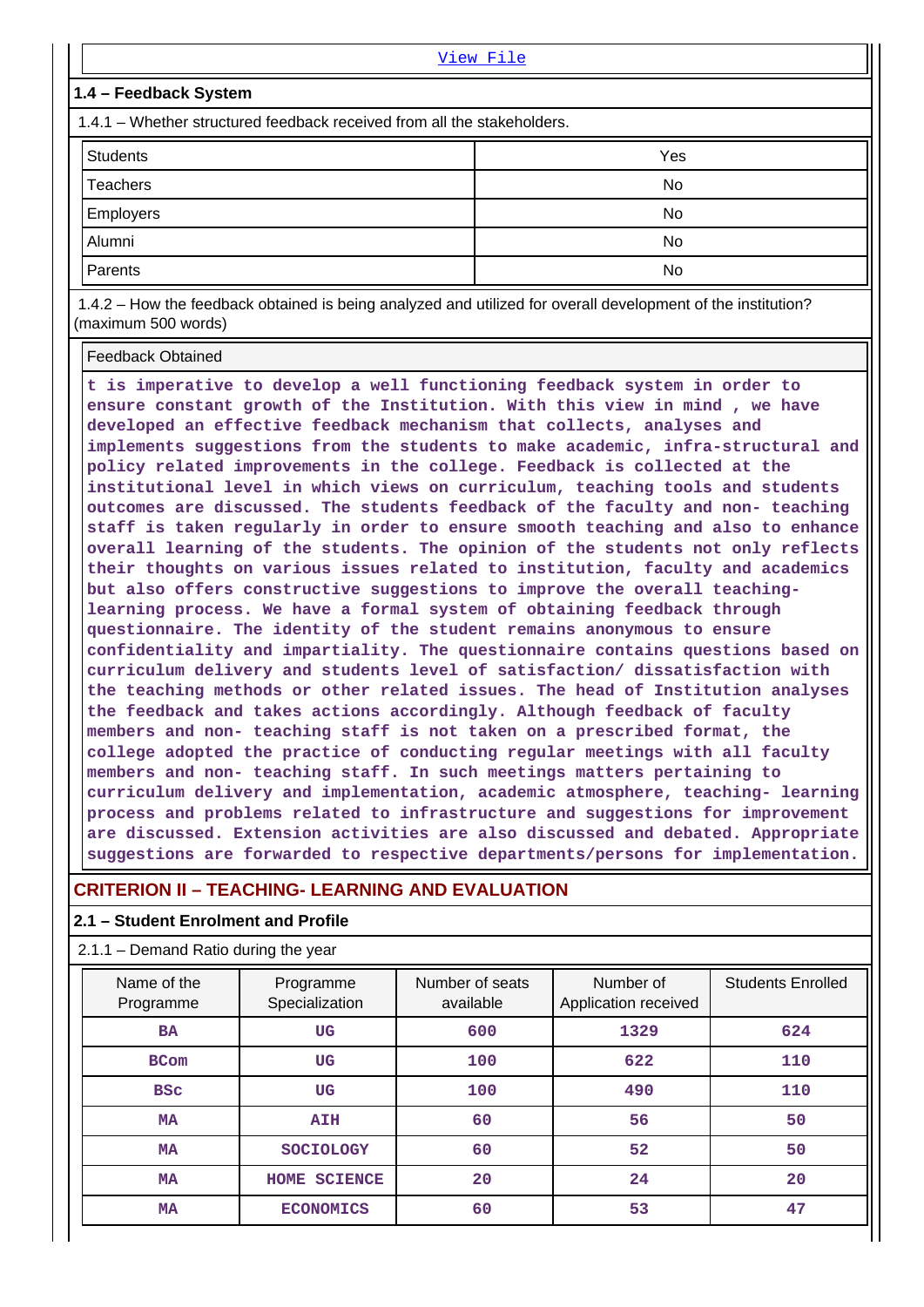|                                                                                                                                                                                                                                                                                                                                                                                                                                                                                                                                                                                                                                                                                                                                                                                                                                                                                                                                                                                                                                            |                                                              |                         |  |                                                              | View File                                                                                        |  |                                                                                                  |             |                                                             |
|--------------------------------------------------------------------------------------------------------------------------------------------------------------------------------------------------------------------------------------------------------------------------------------------------------------------------------------------------------------------------------------------------------------------------------------------------------------------------------------------------------------------------------------------------------------------------------------------------------------------------------------------------------------------------------------------------------------------------------------------------------------------------------------------------------------------------------------------------------------------------------------------------------------------------------------------------------------------------------------------------------------------------------------------|--------------------------------------------------------------|-------------------------|--|--------------------------------------------------------------|--------------------------------------------------------------------------------------------------|--|--------------------------------------------------------------------------------------------------|-------------|-------------------------------------------------------------|
| 2.2 - Catering to Student Diversity                                                                                                                                                                                                                                                                                                                                                                                                                                                                                                                                                                                                                                                                                                                                                                                                                                                                                                                                                                                                        |                                                              |                         |  |                                                              |                                                                                                  |  |                                                                                                  |             |                                                             |
| 2.2.1 - Student - Full time teacher ratio (current year data)                                                                                                                                                                                                                                                                                                                                                                                                                                                                                                                                                                                                                                                                                                                                                                                                                                                                                                                                                                              |                                                              |                         |  |                                                              |                                                                                                  |  |                                                                                                  |             |                                                             |
| Year                                                                                                                                                                                                                                                                                                                                                                                                                                                                                                                                                                                                                                                                                                                                                                                                                                                                                                                                                                                                                                       | Number of<br>students enrolled<br>in the institution<br>(UG) |                         |  | Number of<br>students enrolled<br>in the institution<br>(PG) | Number of<br>fulltime teachers<br>available in the<br>institution<br>teaching only UG<br>courses |  | Number of<br>fulltime teachers<br>available in the<br>institution<br>teaching only PG<br>courses |             | Number of<br>teachers<br>teaching both UG<br>and PG courses |
| 2015                                                                                                                                                                                                                                                                                                                                                                                                                                                                                                                                                                                                                                                                                                                                                                                                                                                                                                                                                                                                                                       | 2401                                                         |                         |  | 260                                                          | 15                                                                                               |  |                                                                                                  | <b>Nill</b> | 8                                                           |
| 2.3 - Teaching - Learning Process                                                                                                                                                                                                                                                                                                                                                                                                                                                                                                                                                                                                                                                                                                                                                                                                                                                                                                                                                                                                          |                                                              |                         |  |                                                              |                                                                                                  |  |                                                                                                  |             |                                                             |
| 2.3.1 - Percentage of teachers using ICT for effective teaching with Learning Management Systems (LMS), E-<br>learning resources etc. (current year data)                                                                                                                                                                                                                                                                                                                                                                                                                                                                                                                                                                                                                                                                                                                                                                                                                                                                                  |                                                              |                         |  |                                                              |                                                                                                  |  |                                                                                                  |             |                                                             |
| Number of<br>Number of<br>Number of ICT<br>Numberof smart<br><b>ICT Tools and</b><br><b>Teachers on Roll</b><br>teachers using<br>enabled<br>classrooms<br>resources<br>ICT (LMS, e-<br>Classrooms<br>available<br>Resources)                                                                                                                                                                                                                                                                                                                                                                                                                                                                                                                                                                                                                                                                                                                                                                                                              |                                                              |                         |  |                                                              |                                                                                                  |  | E-resources and<br>techniques used                                                               |             |                                                             |
| 23                                                                                                                                                                                                                                                                                                                                                                                                                                                                                                                                                                                                                                                                                                                                                                                                                                                                                                                                                                                                                                         | 11                                                           |                         |  | 4                                                            | $\overline{\mathbf{2}}$                                                                          |  |                                                                                                  | <b>Nill</b> | Nill                                                        |
|                                                                                                                                                                                                                                                                                                                                                                                                                                                                                                                                                                                                                                                                                                                                                                                                                                                                                                                                                                                                                                            |                                                              |                         |  |                                                              | View File of ICT Tools and resources                                                             |  |                                                                                                  |             |                                                             |
|                                                                                                                                                                                                                                                                                                                                                                                                                                                                                                                                                                                                                                                                                                                                                                                                                                                                                                                                                                                                                                            |                                                              |                         |  |                                                              | No file uploaded.                                                                                |  |                                                                                                  |             |                                                             |
| 2.3.2 - Students mentoring system available in the institution? Give details. (maximum 500 words)                                                                                                                                                                                                                                                                                                                                                                                                                                                                                                                                                                                                                                                                                                                                                                                                                                                                                                                                          |                                                              |                         |  |                                                              |                                                                                                  |  |                                                                                                  |             |                                                             |
| counselling and personnel support. Mentor- mentee relationship is designed to provide personnel and<br>professional assistance. For achieving the objectives of this relationship, first year students are chosen for<br>academic and professional support. Mentor- mentees meet as per requirement of mentees and discuss about<br>the support needed. There is active participation of the teachers in guiding and counselling students to be fit<br>physically and mentally. Various counselling activities are done to develop awareness about health and legal<br>women rights. Workshops are organised to aware mentees about various career opportunities regarding several<br>courses and available vacancies in several fields. Mentoring improves performance of the mentees. Mentoring<br>develops better relationships with parents also. Progress of mentees is discussed with the head of the institution<br>monthly and as per suggestion of head of the institution various program, workshop and experts are arranged for |                                                              |                         |  |                                                              | overall development of mentees.                                                                  |  |                                                                                                  |             |                                                             |
| Number of students enrolled in the<br>institution                                                                                                                                                                                                                                                                                                                                                                                                                                                                                                                                                                                                                                                                                                                                                                                                                                                                                                                                                                                          |                                                              |                         |  |                                                              | Number of fulltime teachers                                                                      |  |                                                                                                  |             | Mentor: Mentee Ratio                                        |
|                                                                                                                                                                                                                                                                                                                                                                                                                                                                                                                                                                                                                                                                                                                                                                                                                                                                                                                                                                                                                                            | 2661                                                         |                         |  |                                                              | 23                                                                                               |  |                                                                                                  |             | 1:116                                                       |
| 2.4 - Teacher Profile and Quality                                                                                                                                                                                                                                                                                                                                                                                                                                                                                                                                                                                                                                                                                                                                                                                                                                                                                                                                                                                                          |                                                              |                         |  |                                                              |                                                                                                  |  |                                                                                                  |             |                                                             |
| 2.4.1 – Number of full time teachers appointed during the year                                                                                                                                                                                                                                                                                                                                                                                                                                                                                                                                                                                                                                                                                                                                                                                                                                                                                                                                                                             |                                                              |                         |  |                                                              |                                                                                                  |  |                                                                                                  |             |                                                             |
| No. of sanctioned<br>positions                                                                                                                                                                                                                                                                                                                                                                                                                                                                                                                                                                                                                                                                                                                                                                                                                                                                                                                                                                                                             |                                                              | No. of filled positions |  | Vacant positions                                             |                                                                                                  |  | Positions filled during<br>the current year                                                      |             | No. of faculty with<br>Ph.D                                 |
| 23                                                                                                                                                                                                                                                                                                                                                                                                                                                                                                                                                                                                                                                                                                                                                                                                                                                                                                                                                                                                                                         |                                                              | 23                      |  |                                                              | Nill                                                                                             |  | <b>Nill</b>                                                                                      |             | 20                                                          |
| 2.4.2 - Honours and recognition received by teachers (received awards, recognition, fellowships at State, National,                                                                                                                                                                                                                                                                                                                                                                                                                                                                                                                                                                                                                                                                                                                                                                                                                                                                                                                        |                                                              |                         |  |                                                              |                                                                                                  |  |                                                                                                  |             |                                                             |
| International level from Government, recognised bodies during the year)<br>Year of Award<br>Name of full time teachers<br>Designation<br>Name of the award,<br>fellowship, received from<br>receiving awards from<br>Government or recognized<br>state level, national level,<br>international level<br>bodies                                                                                                                                                                                                                                                                                                                                                                                                                                                                                                                                                                                                                                                                                                                             |                                                              |                         |  |                                                              |                                                                                                  |  |                                                                                                  |             |                                                             |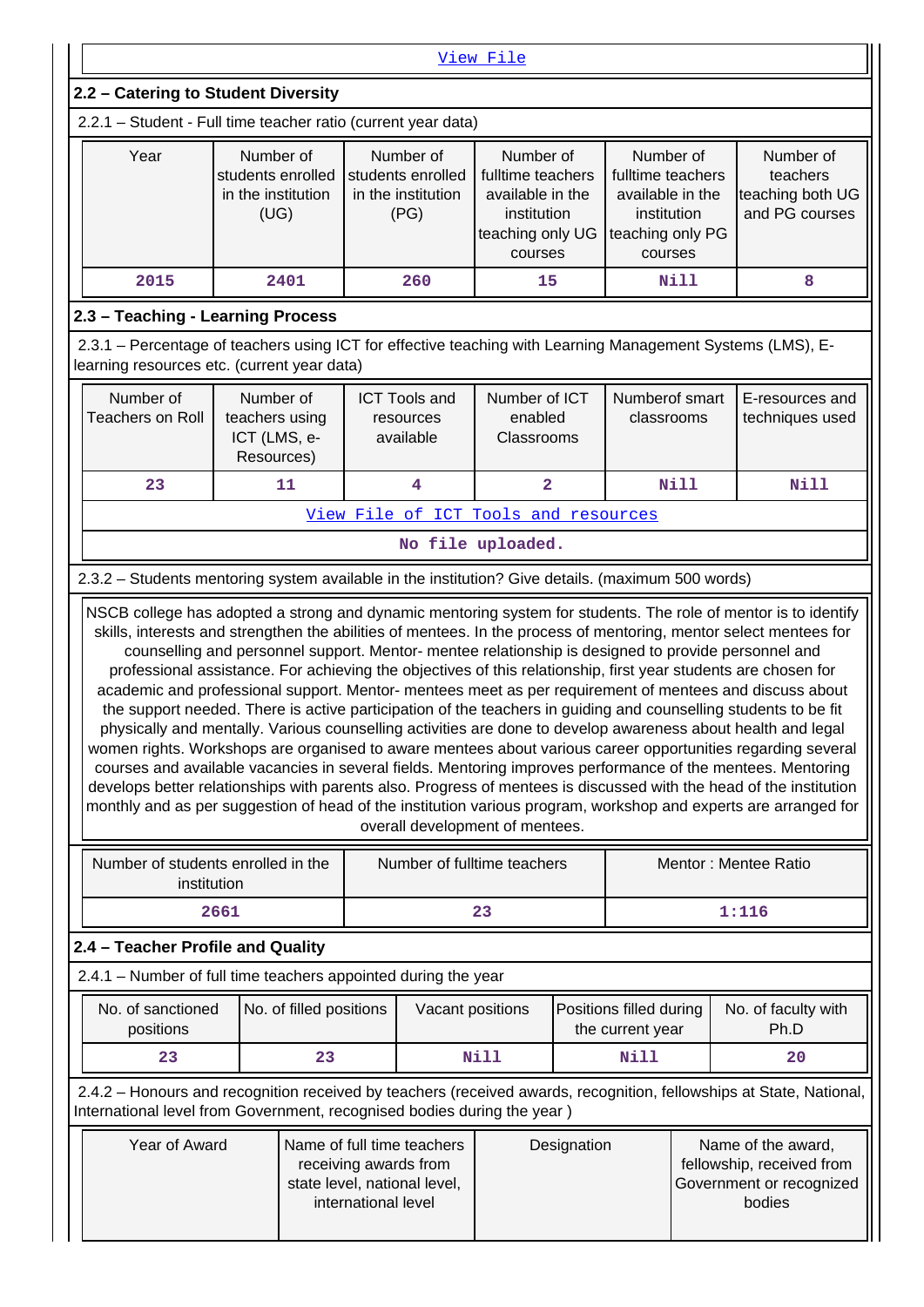| 2015 | Not Applicable | Assistant<br>Professor | Not Received any<br>Award |
|------|----------------|------------------------|---------------------------|
|      |                | No file uploaded.      |                           |

## **2.5 – Evaluation Process and Reforms**

 2.5.1 – Number of days from the date of semester-end/ year- end examination till the declaration of results during the year

| Programme Name | Programme Code | Semester/year | Last date of the last<br>semester-end/year-<br>end examination | Date of declaration of<br>results of semester-<br>end/year-end<br>examination |
|----------------|----------------|---------------|----------------------------------------------------------------|-------------------------------------------------------------------------------|
| <b>BCom</b>    | <b>BCom</b>    | <b>SECOND</b> | 25/04/2016                                                     | 18/06/2016                                                                    |
| <b>BCom</b>    | <b>BCom</b>    | <b>FIRST</b>  | 20/04/2016                                                     | 01/06/2016                                                                    |
| <b>BSC</b>     | <b>BSC</b>     | THIRD         | 31/05/2016                                                     | 15/06/2016                                                                    |
| <b>BSC</b>     | <b>BSC</b>     | <b>SECOND</b> | 11/05/2016                                                     | 29/06/2016                                                                    |
| <b>BSC</b>     | <b>BSC</b>     | <b>FIRST</b>  | 11/05/2016                                                     | 29/06/2016                                                                    |
| <b>BA</b>      | <b>BA</b>      | THIRD         | 17/05/2016                                                     | 09/06/2016                                                                    |
| <b>BA</b>      | <b>BA</b>      | <b>SECOND</b> | 07/05/2016                                                     | 28/07/2016                                                                    |
| <b>BA</b>      | <b>BA</b>      | <b>FIRST</b>  | 01/04/2016                                                     | 17/07/2016                                                                    |
|                |                | View File     |                                                                |                                                                               |

#### 2.5.2 – Reforms initiated on Continuous Internal Evaluation(CIE) system at the institutional level (250 words)

 **NSCB Govt. college is affiliated to the Lucknow University, Lucknow and adhere to the syllabus laid down by the Lucknow University. We follow number of guidelines and methods to carry out a continuous internal evaluation system at the College level. Orientation programme is conducted at the beginning of the session, an academic calendar and tentative dates of Continuous Internal Evaluation (CIE) are displayed on the notice boards of the college. Class tests, tutorials, student- seminar, poster presentation is conducted after the end of the units. This allows the students to understand each concept individually as well. Class test allows the teachers to assess the performance of learners. There is annual exam system in U.G. course and semester system in P.G. courses. 30 marks are allotted on internal assessment and 70 marks for external exams. This division of marks is as per university rules. On given dates marks of internal evaluation are uploaded to the university portal and evaluated assignments are kept in the department and students are able to see the remarks and there they can solve the queries also. Remedial classes are conducted for the slow learners, absentees, and the students who are engaged in NCC, NSS and Rangers activities.**

 2.5.3 – Academic calendar prepared and adhered for conduct of Examination and other related matters (250 words)

 **In the beginning of the academic year, academic calendar is prepared and displayed on the notice board of the college. Lucknow University also publishes a tentative schedule of internal assessment and semester/year end exam date in the beginning of the session and our college adhered with this to ensure effective time management. And it allows teachers to prepare teaching and assessment plans accordingly. The undergraduate program, yearly examinations are conducted by the university. Post graduate course is conducted semester wise and thirty marks are assigned on internal theory examination and marks distribution is done according rules of university of Lucknow. Further, Tests, group discussion and role play are conducted on regular intervals**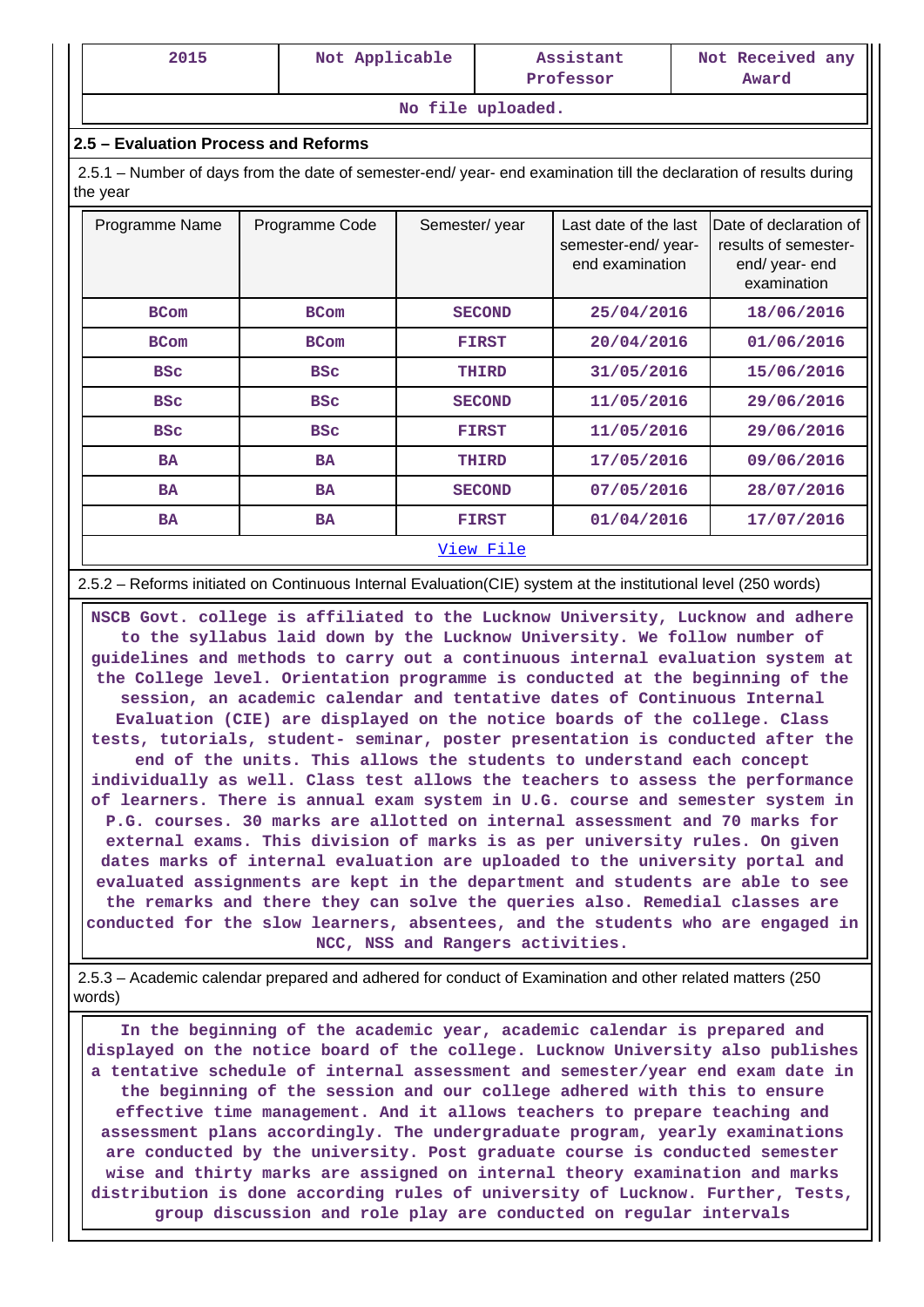## **2.6 – Student Performance and Learning Outcomes**

 2.6.1 – Program outcomes, program specific outcomes and course outcomes for all programs offered by the institution are stated and displayed in website of the institution (to provide the weblink)

|                                                                                                                                                                           | https://www.nscbonline.in          |                                                                                                      |                               |                           |                                                              |                           |                                    |  |  |
|---------------------------------------------------------------------------------------------------------------------------------------------------------------------------|------------------------------------|------------------------------------------------------------------------------------------------------|-------------------------------|---------------------------|--------------------------------------------------------------|---------------------------|------------------------------------|--|--|
| 2.6.2 - Pass percentage of students                                                                                                                                       |                                    |                                                                                                      |                               |                           |                                                              |                           |                                    |  |  |
| Programme<br>Code                                                                                                                                                         | Programme<br>Name                  | Number of<br>Programme<br>Specialization<br>students<br>appeared in the<br>final year<br>examination |                               |                           | Number of<br>students passed<br>in final year<br>examination | Pass Percentage           |                                    |  |  |
|                                                                                                                                                                           | No Data Entered/Not Applicable !!! |                                                                                                      |                               |                           |                                                              |                           |                                    |  |  |
|                                                                                                                                                                           | View File                          |                                                                                                      |                               |                           |                                                              |                           |                                    |  |  |
|                                                                                                                                                                           | 2.7 - Student Satisfaction Survey  |                                                                                                      |                               |                           |                                                              |                           |                                    |  |  |
| 2.7.1 - Student Satisfaction Survey (SSS) on overall institutional performance (Institution may design the<br>questionnaire) (results and details be provided as weblink) |                                    |                                                                                                      |                               |                           |                                                              |                           |                                    |  |  |
|                                                                                                                                                                           |                                    |                                                                                                      |                               | https://www.nscbonline.in |                                                              |                           |                                    |  |  |
| <b>CRITERION III - RESEARCH, INNOVATIONS AND EXTENSION</b>                                                                                                                |                                    |                                                                                                      |                               |                           |                                                              |                           |                                    |  |  |
| 3.1 - Resource Mobilization for Research                                                                                                                                  |                                    |                                                                                                      |                               |                           |                                                              |                           |                                    |  |  |
| 3.1.1 - Research funds sanctioned and received from various agencies, industry and other organisations                                                                    |                                    |                                                                                                      |                               |                           |                                                              |                           |                                    |  |  |
| Nature of the Project                                                                                                                                                     | Duration                           |                                                                                                      | Name of the funding<br>agency |                           |                                                              | Total grant<br>sanctioned | Amount received<br>during the year |  |  |
| Any Other<br>(Specify)                                                                                                                                                    | 0 <sub>0</sub>                     | 0<br>N A                                                                                             |                               |                           |                                                              | 0                         |                                    |  |  |
|                                                                                                                                                                           | No file uploaded.                  |                                                                                                      |                               |                           |                                                              |                           |                                    |  |  |
| 3.2 - Innovation Ecosystem                                                                                                                                                |                                    |                                                                                                      |                               |                           |                                                              |                           |                                    |  |  |
| 3.2.1 - Workshops/Seminars Conducted on Intellectual Property Rights (IPR) and Industry-Academia Innovative<br>practices during the year                                  |                                    |                                                                                                      |                               |                           |                                                              |                           |                                    |  |  |
| Title of workshop/seminar                                                                                                                                                 |                                    |                                                                                                      | Name of the Dept.             |                           |                                                              |                           | Date                               |  |  |
| Not Applicable                                                                                                                                                            |                                    |                                                                                                      | Not Applicable                |                           |                                                              |                           | 01/08/2015                         |  |  |
| 3.2.2 - Awards for Innovation won by Institution/Teachers/Research scholars/Students during the year                                                                      |                                    |                                                                                                      |                               |                           |                                                              |                           |                                    |  |  |
| Title of the innovation                                                                                                                                                   | Name of Awardee                    |                                                                                                      | Awarding Agency               |                           |                                                              | Date of award             | Category                           |  |  |
| N A                                                                                                                                                                       | N A                                |                                                                                                      |                               | N A                       |                                                              | 01/08/2015                | N A                                |  |  |
|                                                                                                                                                                           |                                    |                                                                                                      |                               | No file uploaded.         |                                                              |                           |                                    |  |  |
| 3.2.3 - No. of Incubation centre created, start-ups incubated on campus during the year                                                                                   |                                    |                                                                                                      |                               |                           |                                                              |                           |                                    |  |  |
| Incubation<br>Center                                                                                                                                                      | Name                               |                                                                                                      | Sponsered By                  | Name of the<br>Start-up   |                                                              | Nature of Start-<br>up    | Date of<br>Commencement            |  |  |
| N A                                                                                                                                                                       | N A                                |                                                                                                      | N A                           | N A                       |                                                              | N A                       | 01/08/2015                         |  |  |
|                                                                                                                                                                           |                                    |                                                                                                      |                               | No file uploaded.         |                                                              |                           |                                    |  |  |
| 3.3 - Research Publications and Awards                                                                                                                                    |                                    |                                                                                                      |                               |                           |                                                              |                           |                                    |  |  |
| 3.3.1 - Incentive to the teachers who receive recognition/awards                                                                                                          |                                    |                                                                                                      |                               |                           |                                                              |                           |                                    |  |  |
| <b>State</b>                                                                                                                                                              |                                    |                                                                                                      | National                      |                           |                                                              |                           | International                      |  |  |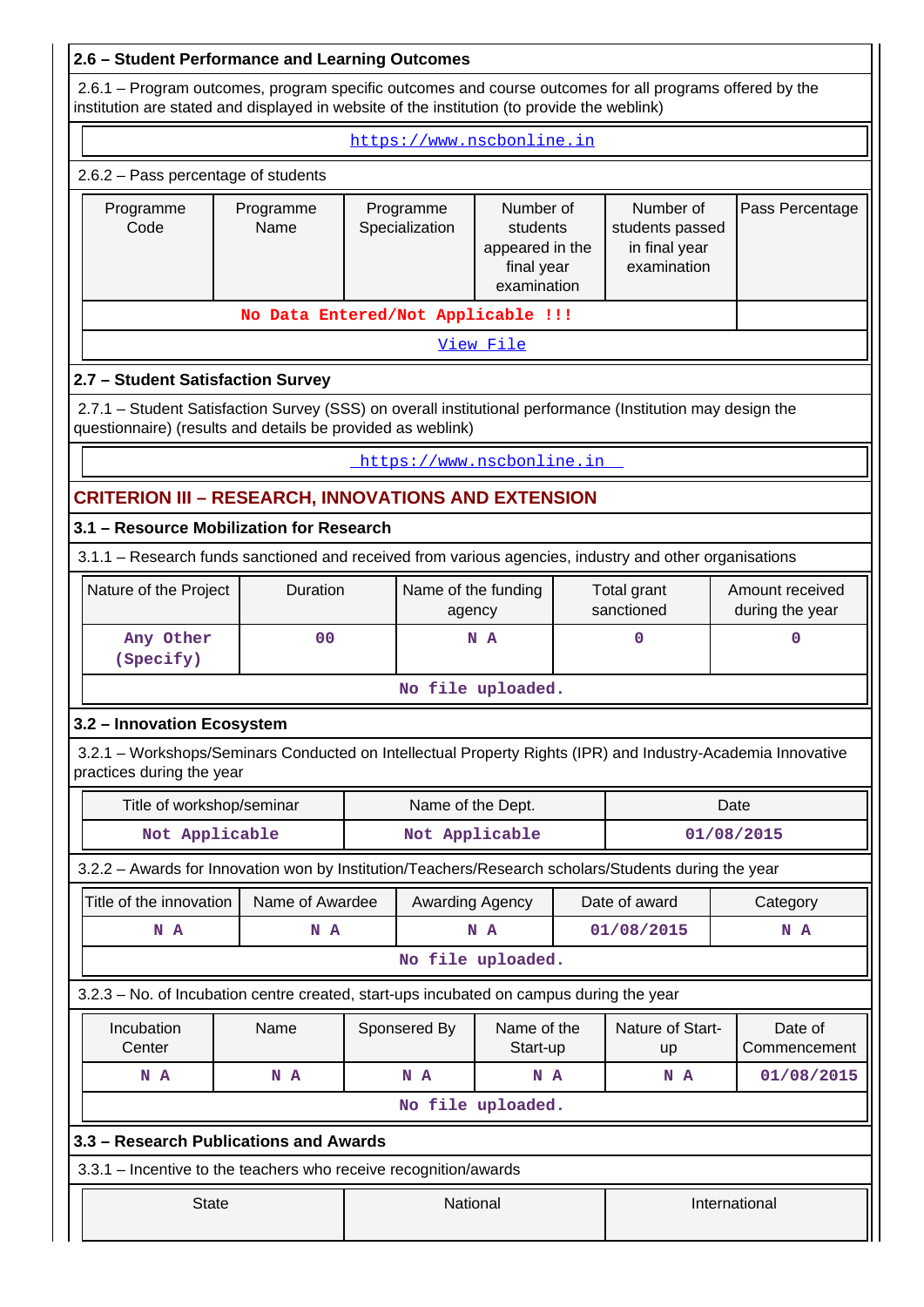|                                                                                                                                                                       | $\mathbf 0$                                                                                                                                                |                                                                                                                                     |                        |                       |                         |  | $\mathbf 0$                                                        |                                                                    |
|-----------------------------------------------------------------------------------------------------------------------------------------------------------------------|------------------------------------------------------------------------------------------------------------------------------------------------------------|-------------------------------------------------------------------------------------------------------------------------------------|------------------------|-----------------------|-------------------------|--|--------------------------------------------------------------------|--------------------------------------------------------------------|
| 3.3.2 - Ph. Ds awarded during the year (applicable for PG College, Research Center)                                                                                   |                                                                                                                                                            |                                                                                                                                     |                        |                       |                         |  |                                                                    |                                                                    |
|                                                                                                                                                                       | Name of the Department                                                                                                                                     |                                                                                                                                     |                        |                       |                         |  | Number of PhD's Awarded                                            |                                                                    |
|                                                                                                                                                                       | N A                                                                                                                                                        |                                                                                                                                     |                        |                       |                         |  | Nill                                                               |                                                                    |
| 3.3.3 - Research Publications in the Journals notified on UGC website during the year                                                                                 |                                                                                                                                                            |                                                                                                                                     |                        |                       |                         |  |                                                                    |                                                                    |
| <b>Type</b>                                                                                                                                                           |                                                                                                                                                            | Department                                                                                                                          |                        | Number of Publication |                         |  | Average Impact Factor (if<br>any)                                  |                                                                    |
| National                                                                                                                                                              |                                                                                                                                                            | Physical<br>Education                                                                                                               |                        |                       | 1                       |  |                                                                    | 0                                                                  |
|                                                                                                                                                                       | National<br>Botany                                                                                                                                         |                                                                                                                                     |                        | 1                     |                         |  | $\mathbf 0$                                                        |                                                                    |
| International                                                                                                                                                         |                                                                                                                                                            | sanskrit                                                                                                                            |                        |                       | $\overline{\mathbf{2}}$ |  |                                                                    | 0                                                                  |
| International                                                                                                                                                         |                                                                                                                                                            | Commerce                                                                                                                            |                        |                       | $\overline{\mathbf{2}}$ |  |                                                                    | 2.3                                                                |
|                                                                                                                                                                       | No file uploaded.                                                                                                                                          |                                                                                                                                     |                        |                       |                         |  |                                                                    |                                                                    |
|                                                                                                                                                                       | 3.3.4 - Books and Chapters in edited Volumes / Books published, and papers in National/International Conference<br>Proceedings per Teacher during the year |                                                                                                                                     |                        |                       |                         |  |                                                                    |                                                                    |
|                                                                                                                                                                       | Department                                                                                                                                                 |                                                                                                                                     |                        |                       |                         |  | Number of Publication                                              |                                                                    |
| <b>EDUCATION</b>                                                                                                                                                      |                                                                                                                                                            |                                                                                                                                     |                        |                       |                         |  | 11                                                                 |                                                                    |
| <b>HISTORY</b>                                                                                                                                                        |                                                                                                                                                            |                                                                                                                                     | 1                      |                       |                         |  |                                                                    |                                                                    |
|                                                                                                                                                                       | <b>SOCIOLOGY</b>                                                                                                                                           |                                                                                                                                     |                        |                       |                         |  | $\overline{2}$                                                     |                                                                    |
|                                                                                                                                                                       | 4<br>HOME SCIENCE                                                                                                                                          |                                                                                                                                     |                        |                       |                         |  |                                                                    |                                                                    |
| No file uploaded.                                                                                                                                                     |                                                                                                                                                            |                                                                                                                                     |                        |                       |                         |  |                                                                    |                                                                    |
| 3.3.5 - Bibliometrics of the publications during the last Academic year based on average citation index in Scopus/<br>Web of Science or PubMed/ Indian Citation Index |                                                                                                                                                            |                                                                                                                                     |                        |                       |                         |  |                                                                    |                                                                    |
| Title of the<br>Paper                                                                                                                                                 | Name of<br>Author                                                                                                                                          | Title of journal                                                                                                                    | Year of<br>publication |                       | Citation Index          |  | Institutional<br>affiliation as<br>mentioned in<br>the publication | Number of<br>citations<br>excluding self<br>citation               |
| N A                                                                                                                                                                   | N A                                                                                                                                                        | N A                                                                                                                                 |                        | 2015                  | $\mathbf 0$             |  | N A                                                                | Nill                                                               |
|                                                                                                                                                                       |                                                                                                                                                            |                                                                                                                                     |                        | No file uploaded.     |                         |  |                                                                    |                                                                    |
| 3.3.6 - h-Index of the Institutional Publications during the year. (based on Scopus/ Web of science)                                                                  |                                                                                                                                                            |                                                                                                                                     |                        |                       |                         |  |                                                                    |                                                                    |
| Title of the<br>Paper                                                                                                                                                 | Name of<br>Author                                                                                                                                          | Title of journal                                                                                                                    | Year of<br>publication |                       | h-index                 |  | Number of<br>citations<br>excluding self<br>citation               | Institutional<br>affiliation as<br>mentioned in<br>the publication |
| <b>ChANGING</b><br><b>STATUS OF</b><br><b>WOMEN IN</b><br><b>INDIA</b>                                                                                                | <b>DR</b><br><b>SHIVANI</b><br><b>SRIVASTAVA</b>                                                                                                           | <b>INTERNAT</b><br><b>IONAL</b><br><b>JOURNAL OF</b><br><b>RESEARCH</b><br>ΙN<br><b>HUMANITIES</b><br>AND SOCIAL<br><b>SCIENCES</b> | 2016                   |                       | 1                       |  | $\overline{\mathbf{2}}$                                            | nscbonli<br>ne.in                                                  |
|                                                                                                                                                                       |                                                                                                                                                            |                                                                                                                                     |                        | No file uploaded.     |                         |  |                                                                    |                                                                    |
| 3.3.7 - Faculty participation in Seminars/Conferences and Symposia during the year:                                                                                   |                                                                                                                                                            |                                                                                                                                     |                        |                       |                         |  |                                                                    |                                                                    |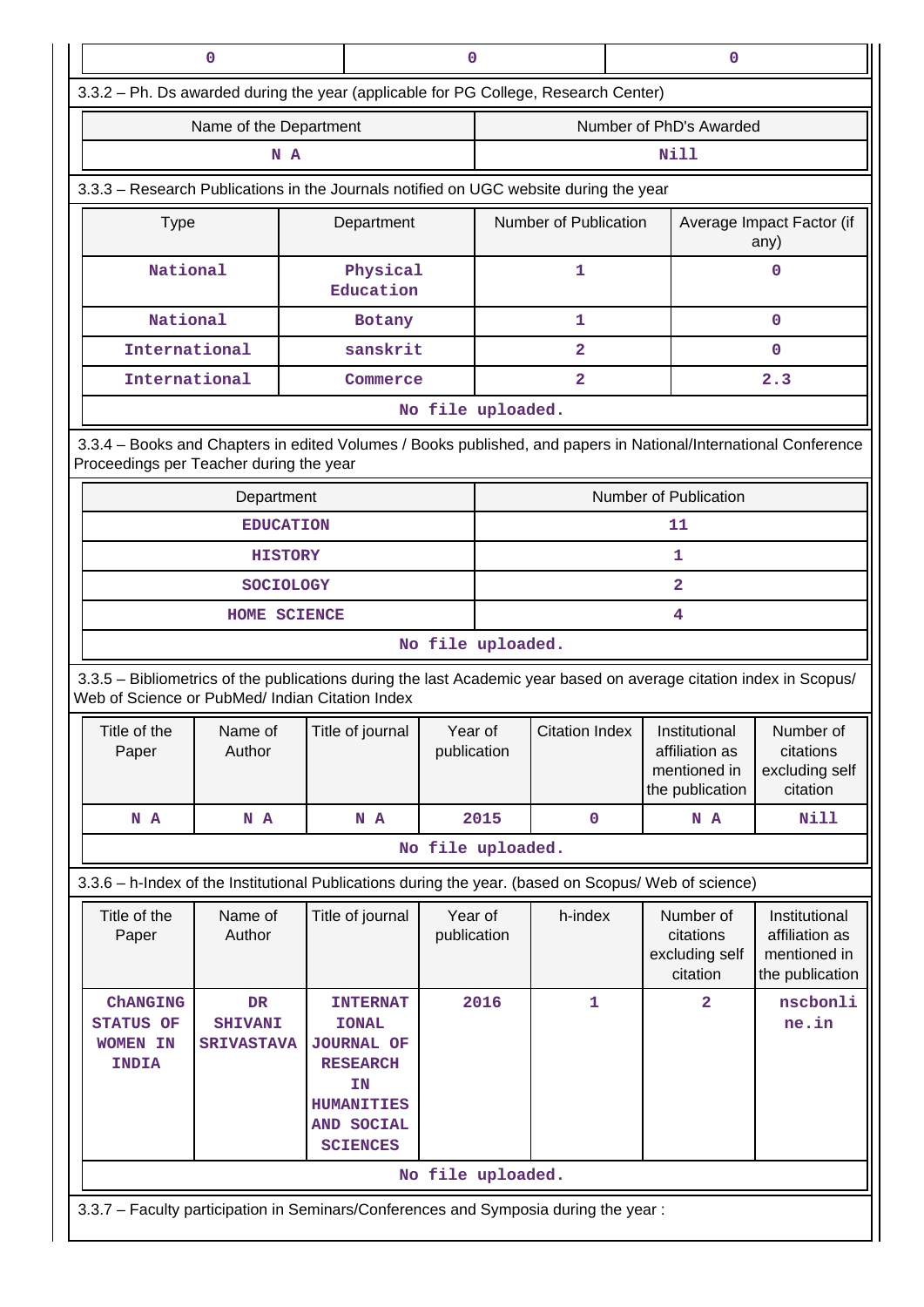| Number of Faculty                                                                                                                                                                                                  |  | International                                      | National                        |                                                          | <b>State</b>                                            |      | Local                                                    |  |
|--------------------------------------------------------------------------------------------------------------------------------------------------------------------------------------------------------------------|--|----------------------------------------------------|---------------------------------|----------------------------------------------------------|---------------------------------------------------------|------|----------------------------------------------------------|--|
| Presented<br>papers                                                                                                                                                                                                |  | 13                                                 |                                 | 50                                                       | Nill                                                    |      | 3                                                        |  |
| Resource<br>persons                                                                                                                                                                                                |  | Nill                                               |                                 | 3                                                        | <b>Nill</b>                                             |      | $\mathbf{1}$                                             |  |
|                                                                                                                                                                                                                    |  |                                                    |                                 | No file uploaded.                                        |                                                         |      |                                                          |  |
| 3.4 - Extension Activities                                                                                                                                                                                         |  |                                                    |                                 |                                                          |                                                         |      |                                                          |  |
| 3.4.1 – Number of extension and outreach programmes conducted in collaboration with industry, community and<br>Non- Government Organisations through NSS/NCC/Red cross/Youth Red Cross (YRC) etc., during the year |  |                                                    |                                 |                                                          |                                                         |      |                                                          |  |
| Title of the activities                                                                                                                                                                                            |  | Organising unit/agency/<br>collaborating agency    |                                 | Number of teachers<br>participated in such<br>activities |                                                         |      | Number of students<br>participated in such<br>activities |  |
| <b>LEARNING</b><br><b>PROGRAMME</b>                                                                                                                                                                                |  | I-CARE (NGO) AND<br>LUCKNOW UNIVERSITY             |                                 |                                                          | 1                                                       |      | 15                                                       |  |
| <b>CLEANLINESS</b><br>CAMPAIGN - )                                                                                                                                                                                 |  | <b>BHARAT RAKSHA DAL</b><br>(NGO                   |                                 |                                                          | $\mathbf{1}$                                            |      | 12                                                       |  |
|                                                                                                                                                                                                                    |  |                                                    |                                 | No file uploaded.                                        |                                                         |      |                                                          |  |
| 3.4.2 - Awards and recognition received for extension activities from Government and other recognized bodies<br>during the year                                                                                    |  |                                                    |                                 |                                                          |                                                         |      |                                                          |  |
| Name of the activity                                                                                                                                                                                               |  |                                                    | Award/Recognition               |                                                          | <b>Awarding Bodies</b>                                  |      | Number of students<br><b>Benefited</b>                   |  |
| N A<br>N A                                                                                                                                                                                                         |  |                                                    |                                 | N A                                                      |                                                         | Nill |                                                          |  |
| No file uploaded.                                                                                                                                                                                                  |  |                                                    |                                 |                                                          |                                                         |      |                                                          |  |
| 3.4.3 - Students participating in extension activities with Government Organisations, Non-Government<br>Organisations and programmes such as Swachh Bharat, Aids Awareness, Gender Issue, etc. during the year     |  |                                                    |                                 |                                                          |                                                         |      |                                                          |  |
| Name of the scheme                                                                                                                                                                                                 |  | Organising unit/Agen<br>cy/collaborating<br>agency | Name of the activity            |                                                          | Number of teachers<br>participated in such<br>activites |      | Number of students<br>participated in such<br>activites  |  |
| <b>LRDC CAMP</b>                                                                                                                                                                                                   |  | <b>NCC</b>                                         | <b>CAMP</b>                     |                                                          | 1                                                       |      | 18                                                       |  |
| <b>SWACHCH</b><br><b>BHARAT ABHIYAN</b>                                                                                                                                                                            |  | <b>NCC</b>                                         | <b>AWARENESS</b><br><b>CAMP</b> |                                                          | $\mathbf{1}$                                            |      | 18                                                       |  |
| <b>ENVIRONMENTAL</b><br><b>AWARENESS</b>                                                                                                                                                                           |  | <b>NSS</b>                                         | <b>AWARENESS</b>                | <b>ENVIRONMENTAL</b>                                     | $\overline{2}$                                          |      | 105                                                      |  |
| <b>CAREER</b><br><b>COUNSELLING</b>                                                                                                                                                                                |  | <b>NSS</b>                                         | FOR CIVIL<br><b>SERVICES</b>    | <b>PREPARATION</b>                                       | $\overline{\mathbf{2}}$                                 |      | 150                                                      |  |
| <b>ROAD SAFTY</b>                                                                                                                                                                                                  |  | <b>RANGERS</b>                                     |                                 | POWER ANGEL                                              | 1                                                       |      | 50                                                       |  |
| <b>ENVIRONMENTEL</b><br><b>AWARENESS</b>                                                                                                                                                                           |  | <b>RANGERS</b>                                     |                                 | <b>RALLY</b>                                             | 1                                                       |      | 40                                                       |  |
| No file uploaded.                                                                                                                                                                                                  |  |                                                    |                                 |                                                          |                                                         |      |                                                          |  |
| 3.5 - Collaborations                                                                                                                                                                                               |  |                                                    |                                 |                                                          |                                                         |      |                                                          |  |
| 3.5.1 – Number of Collaborative activities for research, faculty exchange, student exchange during the year                                                                                                        |  |                                                    |                                 |                                                          |                                                         |      |                                                          |  |
| Nature of activity                                                                                                                                                                                                 |  | Participant                                        |                                 | Source of financial support                              | Duration                                                |      |                                                          |  |
| <b>Faculty Exchange</b>                                                                                                                                                                                            |  |                                                    | MA Home Science                 |                                                          | Voluntarily                                             |      | 45                                                       |  |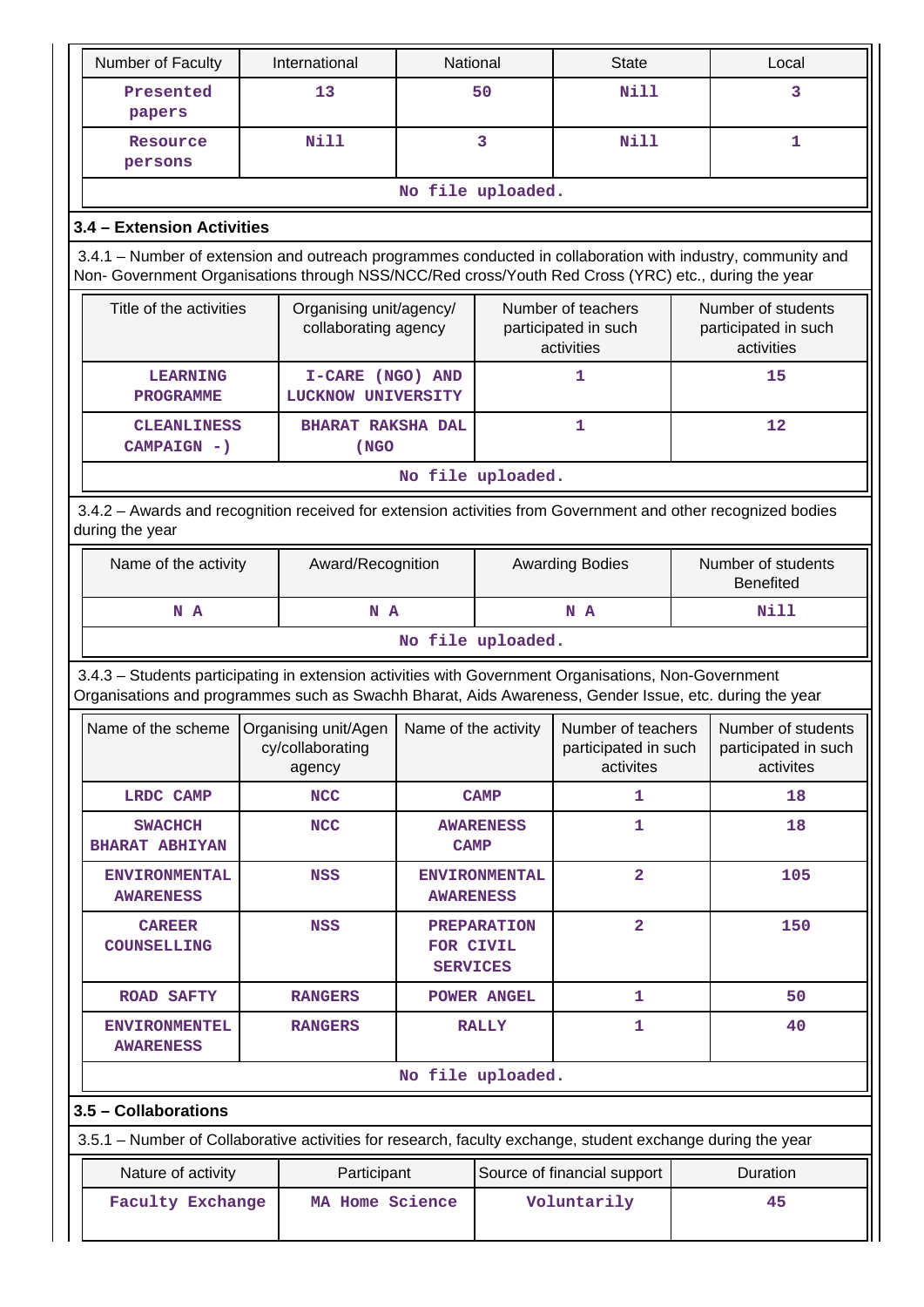| <b>Faculty Exchange</b>                                                                                                                                  |                   |                         | MA Home Science                             |                                                                                                   | Voluntarily                    |                      | 45                 |                                                           |                                                |
|----------------------------------------------------------------------------------------------------------------------------------------------------------|-------------------|-------------------------|---------------------------------------------|---------------------------------------------------------------------------------------------------|--------------------------------|----------------------|--------------------|-----------------------------------------------------------|------------------------------------------------|
|                                                                                                                                                          |                   |                         |                                             | No file uploaded.                                                                                 |                                |                      |                    |                                                           |                                                |
| 3.5.2 - Linkages with institutions/industries for internship, on-the- job training, project work, sharing of research<br>facilities etc. during the year |                   |                         |                                             |                                                                                                   |                                |                      |                    |                                                           |                                                |
| Nature of linkage                                                                                                                                        |                   | Title of the<br>linkage |                                             | Name of the<br>partnering<br>institution/<br>industry<br>/research lab<br>with contact<br>details |                                | <b>Duration From</b> | <b>Duration To</b> |                                                           | Participant                                    |
| N A                                                                                                                                                      |                   | N A                     | N A                                         |                                                                                                   |                                | 01/08/2015           |                    | 02/08/2015                                                | 0 <sub>0</sub>                                 |
|                                                                                                                                                          |                   |                         |                                             | No file uploaded.                                                                                 |                                |                      |                    |                                                           |                                                |
| 3.5.3 - MoUs signed with institutions of national, international importance, other universities, industries, corporate<br>houses etc. during the year    |                   |                         |                                             |                                                                                                   |                                |                      |                    |                                                           |                                                |
| Organisation                                                                                                                                             |                   | Date of MoU signed      |                                             |                                                                                                   | Purpose/Activities             |                      |                    | Number of<br>students/teachers<br>participated under MoUs |                                                |
| N A                                                                                                                                                      |                   |                         | 01/08/2015                                  |                                                                                                   |                                | N A                  |                    |                                                           | <b>Nill</b>                                    |
|                                                                                                                                                          |                   |                         |                                             | No file uploaded.                                                                                 |                                |                      |                    |                                                           |                                                |
| <b>CRITERION IV - INFRASTRUCTURE AND LEARNING RESOURCES</b>                                                                                              |                   |                         |                                             |                                                                                                   |                                |                      |                    |                                                           |                                                |
| 4.1 - Physical Facilities                                                                                                                                |                   |                         |                                             |                                                                                                   |                                |                      |                    |                                                           |                                                |
| 4.1.1 - Budget allocation, excluding salary for infrastructure augmentation during the year                                                              |                   |                         |                                             |                                                                                                   |                                |                      |                    |                                                           |                                                |
| Budget allocated for infrastructure augmentation                                                                                                         |                   |                         |                                             |                                                                                                   |                                |                      |                    |                                                           | Budget utilized for infrastructure development |
|                                                                                                                                                          |                   | 6452000                 |                                             |                                                                                                   |                                |                      |                    | 6452000                                                   |                                                |
| 4.1.2 – Details of augmentation in infrastructure facilities during the year                                                                             |                   |                         |                                             |                                                                                                   |                                |                      |                    |                                                           |                                                |
|                                                                                                                                                          | <b>Facilities</b> |                         |                                             |                                                                                                   | <b>Existing or Newly Added</b> |                      |                    |                                                           |                                                |
|                                                                                                                                                          |                   | Campus Area             |                                             |                                                                                                   | Existing                       |                      |                    |                                                           |                                                |
|                                                                                                                                                          |                   | Class rooms             |                                             |                                                                                                   | Existing                       |                      |                    |                                                           |                                                |
|                                                                                                                                                          |                   | Laboratories            |                                             |                                                                                                   | Existing                       |                      |                    |                                                           |                                                |
|                                                                                                                                                          |                   | Seminar Halls           |                                             |                                                                                                   |                                |                      |                    | Existing                                                  |                                                |
|                                                                                                                                                          |                   | Video Centre            |                                             |                                                                                                   |                                |                      |                    | Existing                                                  |                                                |
|                                                                                                                                                          |                   |                         |                                             |                                                                                                   | View File                      |                      |                    |                                                           |                                                |
| 4.2 - Library as a Learning Resource                                                                                                                     |                   |                         |                                             |                                                                                                   |                                |                      |                    |                                                           |                                                |
| 4.2.1 - Library is automated {Integrated Library Management System (ILMS)}                                                                               |                   |                         |                                             |                                                                                                   |                                |                      |                    |                                                           |                                                |
| Name of the ILMS<br>software                                                                                                                             |                   |                         | Nature of automation (fully<br>or patially) |                                                                                                   |                                | Version              |                    |                                                           | Year of automation                             |
| N A                                                                                                                                                      |                   |                         | Partially                                   |                                                                                                   |                                | 00                   |                    |                                                           | 2018                                           |
| 4.2.2 - Library Services                                                                                                                                 |                   |                         |                                             |                                                                                                   |                                |                      |                    |                                                           |                                                |
| Library<br>Service Type                                                                                                                                  |                   | Existing                |                                             |                                                                                                   | Newly Added                    |                      | Total              |                                                           |                                                |
| Text<br><b>Books</b>                                                                                                                                     | 3200              |                         | 150000                                      |                                                                                                   | <b>Nill</b>                    | Nill                 |                    | 3200                                                      | 150000                                         |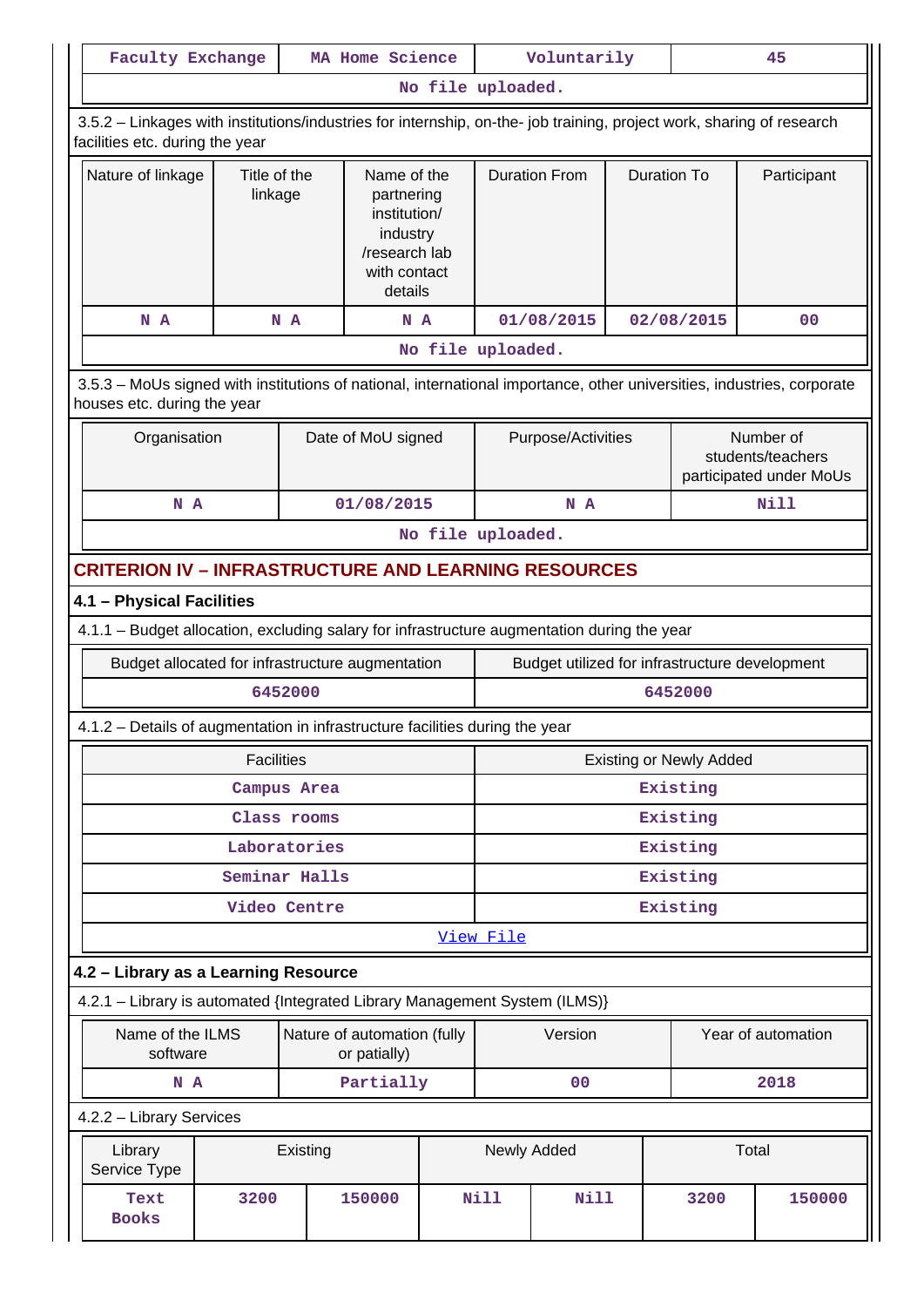| Reference<br><b>Books</b>                                                                                                                                                                                                                               |                                                                                                               | 9801            |           | <b>Nill</b>                                |                                           | Nill                | <b>Nill</b>                                                                                                           |                      | 9801      |                                                   |         | Nill          |
|---------------------------------------------------------------------------------------------------------------------------------------------------------------------------------------------------------------------------------------------------------|---------------------------------------------------------------------------------------------------------------|-----------------|-----------|--------------------------------------------|-------------------------------------------|---------------------|-----------------------------------------------------------------------------------------------------------------------|----------------------|-----------|---------------------------------------------------|---------|---------------|
| Journals                                                                                                                                                                                                                                                |                                                                                                               | 5               |           | 2500                                       |                                           | 3135000             | <b>Nill</b>                                                                                                           |                      | 3135005   |                                                   |         | 2500          |
| $e-$<br>Journals                                                                                                                                                                                                                                        |                                                                                                               | <b>Nill</b>     |           | <b>Nill</b>                                |                                           | 6000                | <b>Nill</b>                                                                                                           |                      | 6000      |                                                   |         | Nill          |
| e-Books                                                                                                                                                                                                                                                 |                                                                                                               | Nill            |           | Nill                                       |                                           | 3135000             | <b>Nill</b>                                                                                                           |                      | 3135000   |                                                   |         | <b>Nill</b>   |
| CD &<br>Video                                                                                                                                                                                                                                           |                                                                                                               | 15              |           | 7500                                       |                                           | <b>Nill</b>         | <b>Nill</b>                                                                                                           |                      | 15        |                                                   |         | 7500          |
|                                                                                                                                                                                                                                                         |                                                                                                               |                 |           |                                            | No file uploaded.                         |                     |                                                                                                                       |                      |           |                                                   |         |               |
| 4.2.3 - E-content developed by teachers such as: e-PG- Pathshala, CEC (under e-PG- Pathshala CEC (Under<br>Graduate) SWAYAM other MOOCs platform NPTEL/NMEICT/any other Government initiatives & institutional<br>(Learning Management System (LMS) etc |                                                                                                               |                 |           |                                            |                                           |                     |                                                                                                                       |                      |           |                                                   |         |               |
| Name of the Teacher<br>Name of the Module                                                                                                                                                                                                               |                                                                                                               |                 |           |                                            | Platform on which module<br>is developed  |                     |                                                                                                                       | Date of launching e- | content   |                                                   |         |               |
| N A                                                                                                                                                                                                                                                     |                                                                                                               |                 |           | N A                                        |                                           | N A                 |                                                                                                                       |                      |           | 01/08/2015                                        |         |               |
|                                                                                                                                                                                                                                                         |                                                                                                               |                 |           |                                            | No file uploaded.                         |                     |                                                                                                                       |                      |           |                                                   |         |               |
| 4.3 - IT Infrastructure                                                                                                                                                                                                                                 |                                                                                                               |                 |           |                                            |                                           |                     |                                                                                                                       |                      |           |                                                   |         |               |
| 4.3.1 - Technology Upgradation (overall)                                                                                                                                                                                                                |                                                                                                               |                 |           |                                            |                                           |                     |                                                                                                                       |                      |           |                                                   |         |               |
| <b>Type</b>                                                                                                                                                                                                                                             | <b>Total Co</b><br>mputers                                                                                    | Computer<br>Lab |           | Internet                                   | <b>Browsing</b><br>centers                | Computer<br>Centers | Office                                                                                                                | Departme<br>nts      |           | Available<br><b>Bandwidt</b><br>h (MBPS/<br>GBPS) |         | <b>Others</b> |
| Existin<br>g                                                                                                                                                                                                                                            | 3                                                                                                             | $\mathbf{0}$    |           | $\mathbf{1}$                               | $\mathbf{0}$                              | $\mathbf{0}$        | $\mathbf{1}$                                                                                                          | 14                   |           | 10                                                |         | $\mathbf{0}$  |
| Added                                                                                                                                                                                                                                                   | $\mathbf 0$                                                                                                   | $\mathbf{0}$    |           | $\mathbf 0$                                | $\mathbf 0$                               | 0                   | 0                                                                                                                     | $\mathbf 0$          |           | $\mathbf 0$                                       |         | 0             |
| Total                                                                                                                                                                                                                                                   | 3                                                                                                             | $\Omega$        |           | 1                                          | $\Omega$                                  | 0                   | 1                                                                                                                     | 14                   |           | 10 <sup>1</sup>                                   |         | 0             |
|                                                                                                                                                                                                                                                         |                                                                                                               |                 |           |                                            |                                           |                     | 4.3.2 - Bandwidth available of internet connection in the Institution (Leased line)                                   |                      |           |                                                   |         |               |
|                                                                                                                                                                                                                                                         |                                                                                                               |                 |           |                                            |                                           | 10 MBPS/ GBPS       |                                                                                                                       |                      |           |                                                   |         |               |
| 4.3.3 - Facility for e-content                                                                                                                                                                                                                          |                                                                                                               |                 |           |                                            |                                           |                     |                                                                                                                       |                      |           |                                                   |         |               |
|                                                                                                                                                                                                                                                         |                                                                                                               |                 |           | Name of the e-content development facility |                                           |                     | Provide the link of the videos and media centre and                                                                   | recording facility   |           |                                                   |         |               |
|                                                                                                                                                                                                                                                         |                                                                                                               |                 | <b>NA</b> |                                            |                                           |                     |                                                                                                                       |                      |           | https://youtube.com                               |         |               |
| 4.4 - Maintenance of Campus Infrastructure                                                                                                                                                                                                              |                                                                                                               |                 |           |                                            |                                           |                     |                                                                                                                       |                      |           |                                                   |         |               |
| component, during the year                                                                                                                                                                                                                              |                                                                                                               |                 |           |                                            |                                           |                     | 4.4.1 - Expenditure incurred on maintenance of physical facilities and academic support facilities, excluding salary  |                      |           |                                                   |         |               |
|                                                                                                                                                                                                                                                         | Expenditure incurred on<br>Assigned Budget on<br>academic facilities<br>maintenance of academic<br>facilities |                 |           |                                            | Assigned budget on<br>physical facilities |                     |                                                                                                                       |                      | facilites | Expenditure incurredon<br>maintenance of physical |         |               |
|                                                                                                                                                                                                                                                         | $\mathbf 0$                                                                                                   |                 |           | 0                                          |                                           |                     | 3409090                                                                                                               |                      |           |                                                   | 3409090 |               |
| library, sports complex, computers, classrooms etc. (maximum 500 words) (information to be available in<br>institutional Website, provide link)                                                                                                         |                                                                                                               |                 |           |                                            |                                           |                     | 4.4.2 – Procedures and policies for maintaining and utilizing physical, academic and support facilities - laboratory, |                      |           |                                                   |         |               |
|                                                                                                                                                                                                                                                         |                                                                                                               |                 |           |                                            |                                           |                     | All the procedure and policies for utilizing physical, academic and support                                           |                      |           |                                                   |         |               |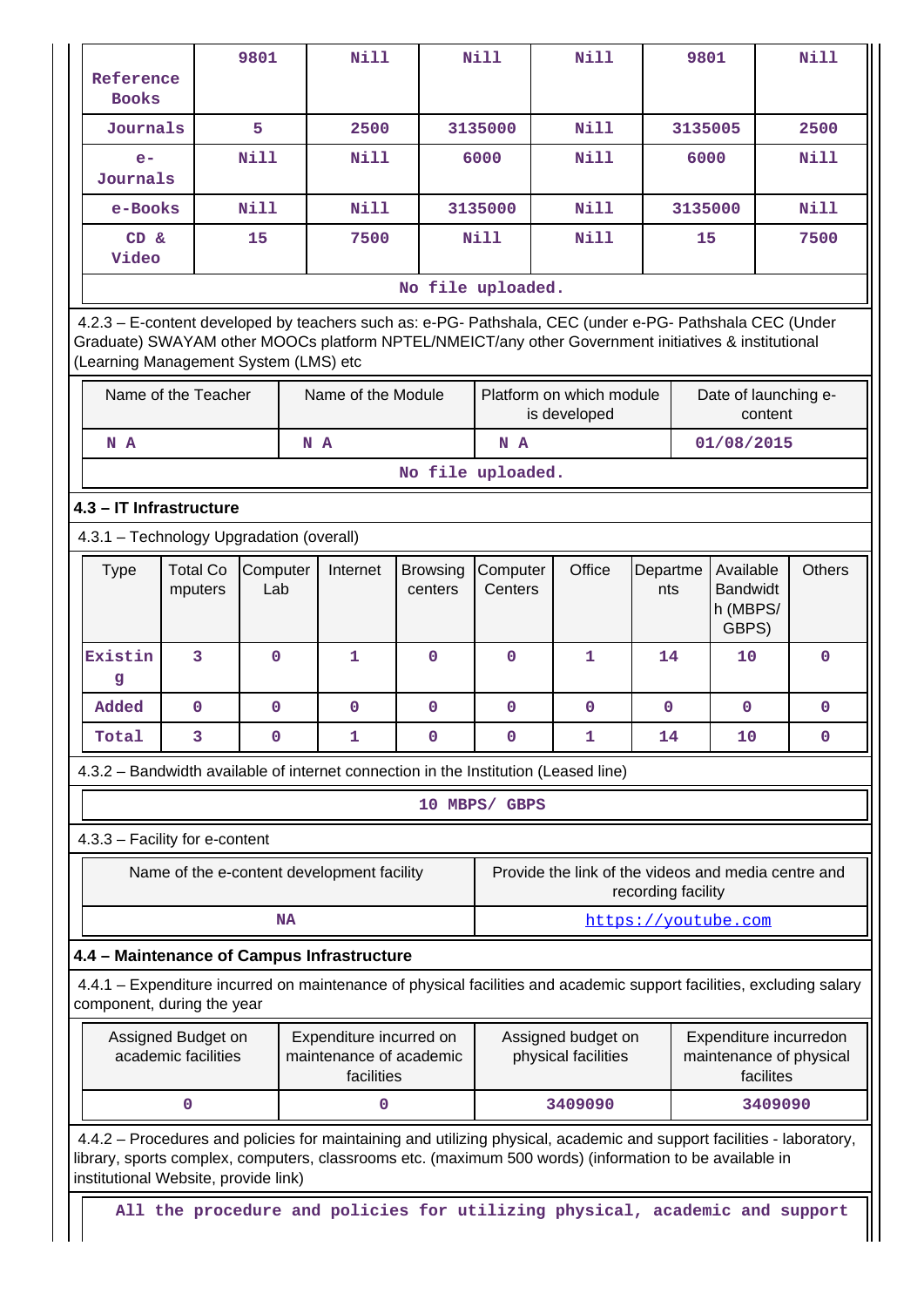**facilities are shared through student prospects and notices available in college noticeboard and website. It is clearly defined with objectives, implementation, and evaluation on www.nscbonline.in. A college development cell is also active in the institution that makes recommendations for important essential work annually and funds and grants have been used on that basis. Prospectus is a comprehensive material available for all students at the time of admission. It covers all rules of discipline, academic conduct, admission, examination, extra-curricular activities etc.. At the end of each academic year, a yearly review of physical facilities and audit is done. Any such areas which require repairing, renovation is then maintained accordingly. For details please go through criterion IV on weblink.**

<www.nscbonline.in>

## **CRITERION V – STUDENT SUPPORT AND PROGRESSION**

### **5.1 – Student Support**

5.1.1 – Scholarships and Financial Support

|                                    | Name/Title of the scheme | Number of students | Amount in Rupees |  |  |  |
|------------------------------------|--------------------------|--------------------|------------------|--|--|--|
| No Data Entered/Not Applicable !!! |                          |                    |                  |  |  |  |

[View File](https://assessmentonline.naac.gov.in/public/Postacc/Scholarships/6083_Scholarships_1600193102.xlsx)

 5.1.2 – Number of capability enhancement and development schemes such as Soft skill development, Remedial coaching, Language lab, Bridge courses, Yoga, Meditation, Personal Counselling and Mentoring etc.,

| Name of the capability<br>enhancement scheme                                                       | Date of implemetation | Number of students<br>enrolled | Agencies involved                                                            |  |  |
|----------------------------------------------------------------------------------------------------|-----------------------|--------------------------------|------------------------------------------------------------------------------|--|--|
| <b>FIRST</b><br><b>INTERNATIONAL YOGA</b><br><b>DAY</b>                                            | 20/06/2015            | 35                             | 20<br><b>UP GIRLS</b><br><b>BATTALION</b>                                    |  |  |
| YOGA DAY                                                                                           | 21/06/2015            | 25                             | COLLEGE NSS NCC                                                              |  |  |
| <b>SELF</b><br><b>DEFENCE</b><br><b>KARATE TRAINING</b>                                            | 05/08/2015            | $12 \overline{ }$              | <b>VOLUNTEERED BY</b><br><b>BLACK BELT HOLDER</b><br><b>COLLEGE STUDENTS</b> |  |  |
| 15/09/2015<br>100<br>ENGLISH LANGUAGE<br><b>DEPARTMENT</b><br>OF<br><b>CLASS</b><br><b>ENGLISH</b> |                       |                                |                                                                              |  |  |
| <b>REMEDIAL</b><br><b>CLASSES</b>                                                                  | 17/08/2015            | 251                            | ALL DEPARTMENTS                                                              |  |  |
|                                                                                                    |                       | No file uploaded.              |                                                                              |  |  |

 5.1.3 – Students benefited by guidance for competitive examinations and career counselling offered by the institution during the year

| Year | Name of the<br>scheme                                                    | Number of<br>benefited<br>students for<br>competitive<br>examination | Number of<br>benefited<br>students by<br>career<br>counseling<br>activities | Number of<br>students who<br>have passedin<br>the comp. exam | Number of<br>studentsp placed |  |  |
|------|--------------------------------------------------------------------------|----------------------------------------------------------------------|-----------------------------------------------------------------------------|--------------------------------------------------------------|-------------------------------|--|--|
| 2016 | Career<br>Counselling<br>by<br>University<br>employment<br><b>Bureau</b> | Nill                                                                 | 250                                                                         | Nill                                                         | Nill                          |  |  |
|      | No file uploaded.                                                        |                                                                      |                                                                             |                                                              |                               |  |  |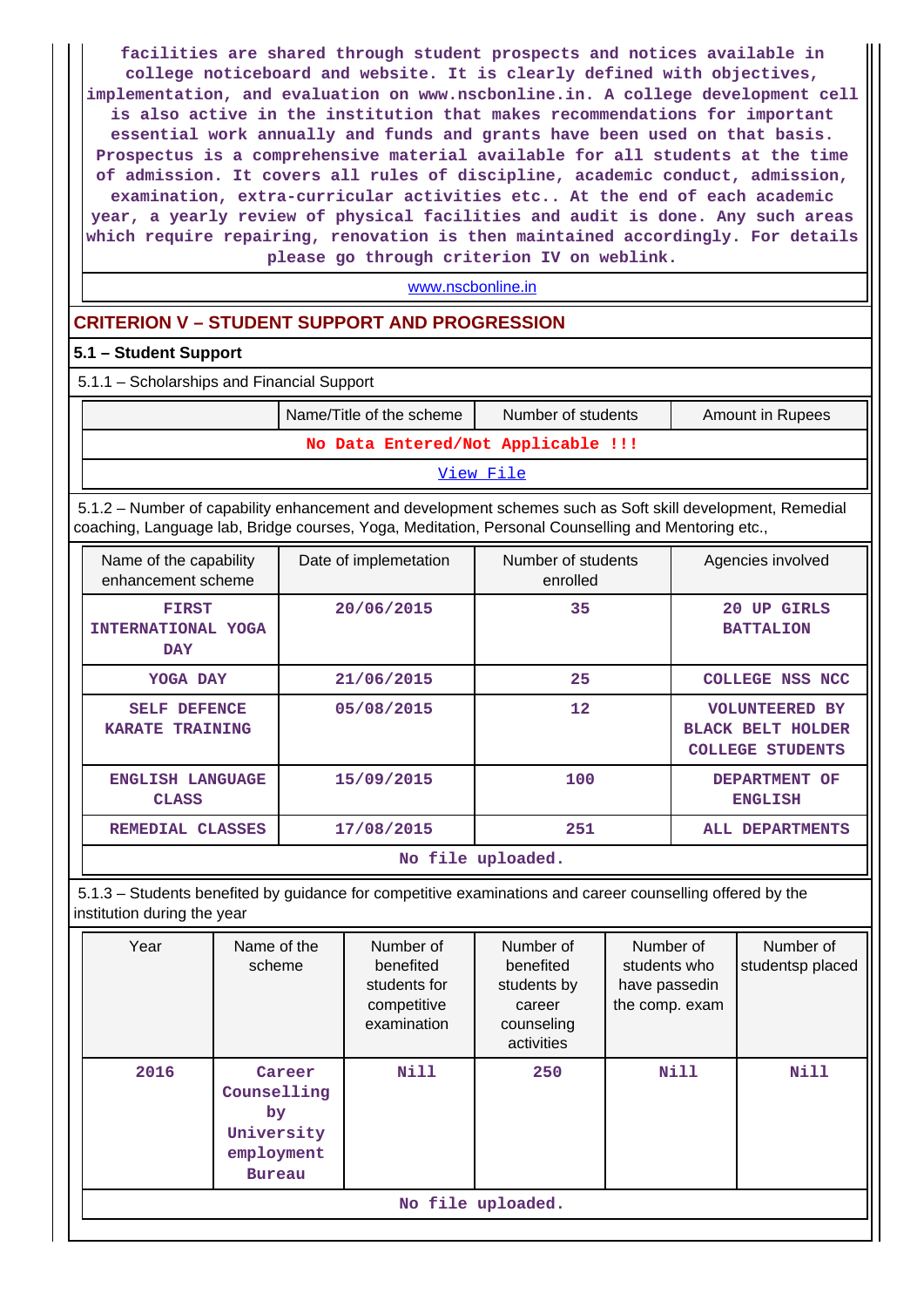5.1.4 – Institutional mechanism for transparency, timely redressal of student grievances, Prevention of sexual harassment and ragging cases during the year

| Total grievances received | Number of grievances redressed | Avg. number of days for grievance<br>redressal |
|---------------------------|--------------------------------|------------------------------------------------|
| 10                        | 1 C                            |                                                |
| 5.2 – Student Progression |                                |                                                |

### 5.2.1 – Details of campus placement during the year

|                                                        | On campus                             |                              | Off campus                         |                                       |                              |  |  |
|--------------------------------------------------------|---------------------------------------|------------------------------|------------------------------------|---------------------------------------|------------------------------|--|--|
| Nameof<br>organizations<br>visited                     | Number of<br>students<br>participated | Number of<br>stduents placed | Nameof<br>organizations<br>visited | Number of<br>students<br>participated | Number of<br>stduents placed |  |  |
| Nill<br>Nill<br>Nill<br>Nill<br><b>NA</b><br><b>NA</b> |                                       |                              |                                    |                                       |                              |  |  |
|                                                        | No file uploaded.                     |                              |                                    |                                       |                              |  |  |

## 5.2.2 – Student progression to higher education in percentage during the year

| Year | Number of<br>students<br>enrolling into<br>higher education | Programme<br>graduated from | Depratment<br>graduated from  | Name of<br>institution joined                                          | Name of<br>programme<br>admitted to            |
|------|-------------------------------------------------------------|-----------------------------|-------------------------------|------------------------------------------------------------------------|------------------------------------------------|
| 2016 |                                                             | <b>MA</b>                   | <b>HOME</b><br><b>SCINCE</b>  | <b>DEV</b><br><b>SANSKRITI</b><br><b>UNIVERSITY</b><br><b>HARIDWAR</b> | <b>PG DIPLOMA</b><br>IN YOGIK<br><b>SCINCE</b> |
| 2016 | 16                                                          | <b>BA</b>                   | <b>HOME</b><br><b>SCIENCE</b> | NSCB GOVT<br><b>COLLEGE</b><br>$_{\rm PG}$                             | MA                                             |
| 2016 | 30                                                          | <b>BA</b>                   | <b>AIH</b>                    | NSCB GOVT<br><b>COLLEGE</b><br>$_{\rm PG}$                             | <b>MA</b>                                      |
|      |                                                             |                             | No file uploaded.             |                                                                        |                                                |

 5.2.3 – Students qualifying in state/ national/ international level examinations during the year (eg:NET/SET/SLET/GATE/GMAT/CAT/GRE/TOFEL/Civil Services/State Government Services)

| Items             | Number of students selected/ qualifying |  |  |  |  |
|-------------------|-----------------------------------------|--|--|--|--|
| NET               |                                         |  |  |  |  |
| No file uploaded. |                                         |  |  |  |  |

5.2.4 – Sports and cultural activities / competitions organised at the institution level during the year

Activity **Activity Level** Level **Number of Participants** 

**No Data Entered/Not Applicable !!!**

[View File](https://assessmentonline.naac.gov.in/public/Postacc/Activities_Organised/6083_Activities_Organised_1600195040.xlsx)

## **5.3 – Student Participation and Activities**

 5.3.1 – Number of awards/medals for outstanding performance in sports/cultural activities at national/international level (award for a team event should be counted as one)

| Year | Name of the<br>award/medal | National/<br>Internaional | Number of<br>awards for<br><b>Sports</b> | Number of<br>awards for<br>Cultural | Student ID<br>number | Name of the<br>student |  |
|------|----------------------------|---------------------------|------------------------------------------|-------------------------------------|----------------------|------------------------|--|
| 2015 | <b>NA</b>                  | National                  | Nill                                     | Nill                                | 00                   | <b>NA</b>              |  |
|      | No file uploaded.          |                           |                                          |                                     |                      |                        |  |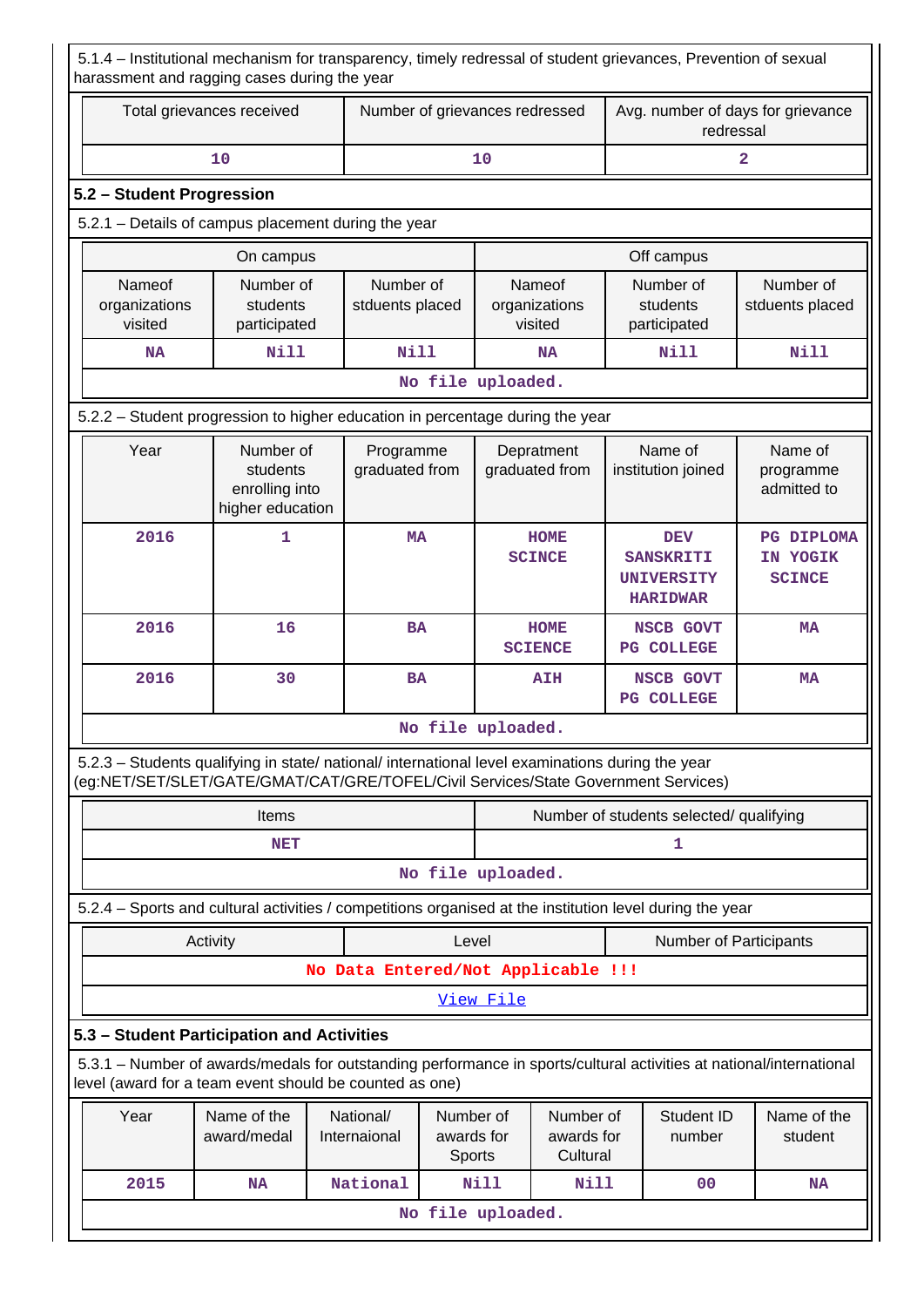5.3.2 – Activity of Student Council & representation of students on academic & administrative bodies/committees of the institution (maximum 500 words)

 **Each department of college had active departmental student council consisting of student member. The student members were elected by their fellow students by casting their votes in democratic manner. Student Council comprised of President, Vice President, Secretary and departmental council members. Faculty members of the concerned department monitored the functioning of council throughout the session. Departmental council assist in smooth functioning of department and played a vital role in conducting various academic activities and competitions related to the department like quizzes, essay competitions, poster making, extempore etc. All the winner students were felicitated in the annual function of the college. Student council also observed important days like National festivals, Birth/Death Anniversary of important personalities, Aids Day, Human Right Day, Hindi Diwas, Teachers Day etc. Each department conducts departmental council meeting in which the action plan of whole session is discussed. Besides that, there are student members in main committees of college like Proctorial board, cleanliness, environment, cultural to assist in functioning of the committee.**

#### **5.4 – Alumni Engagement**

5.4.1 – Whether the institution has registered Alumni Association?

 **No**

5.4.2 – No. of enrolled Alumni:

5.4.3 – Alumni contribution during the year (in Rupees) :

**31** 

5.4.4 – Meetings/activities organized by Alumni Association :

**0**

**1 1 1** 

## **CRITERION VI – GOVERNANCE, LEADERSHIP AND MANAGEMENT**

#### **6.1 – Institutional Vision and Leadership**

 6.1.1 – Mention two practices of decentralization and participative management during the last year (maximum 500 words)

 **The college with its vision to create overall development and continual growth of students and enhancement in their level of emotional sensibility for the smooth transmission and mastery in cultural and employable skills and to fulfil its mission to encourage development and expansion of physical and intellectual capabilities, develop disciplinary and humanistic approach in various walks of life , promote cultural values such as art, literature, music and aesthetics, insure sustenance of self-confidence and cognitive intelligence and develop in using proficiency and communication technology in the context of modern era, is being governed by different committees of administration and management, which are empowered to take independent decisions for the betterment of the college as given below. ADMISSION COMMITTEE(U.G.P.G.)., NAAC, IQAC, PROCTORIAL BOARD, ENVIRONMENT COMMITTEE, WOMEN'S CELL, AISHE, EXAMINATION COMMITTEE, NSS, CLEANINESS, PUBLIC INFORMATION COMMITTEE, PURCHASE COMMITTEE, DIRECTION AND DEVELOPMENT, GAMES COMMITTEE, NCC, SCHOLARSHIP COMMITTEE, IGNOU COMMITTEE, INCOME TAX COMMITTEE, ROVERS RANGERS ETC. The head of the college i.e. principal holds meetings with convener of each committee and asks for the work plan to be executed during the session and directs the convener to work**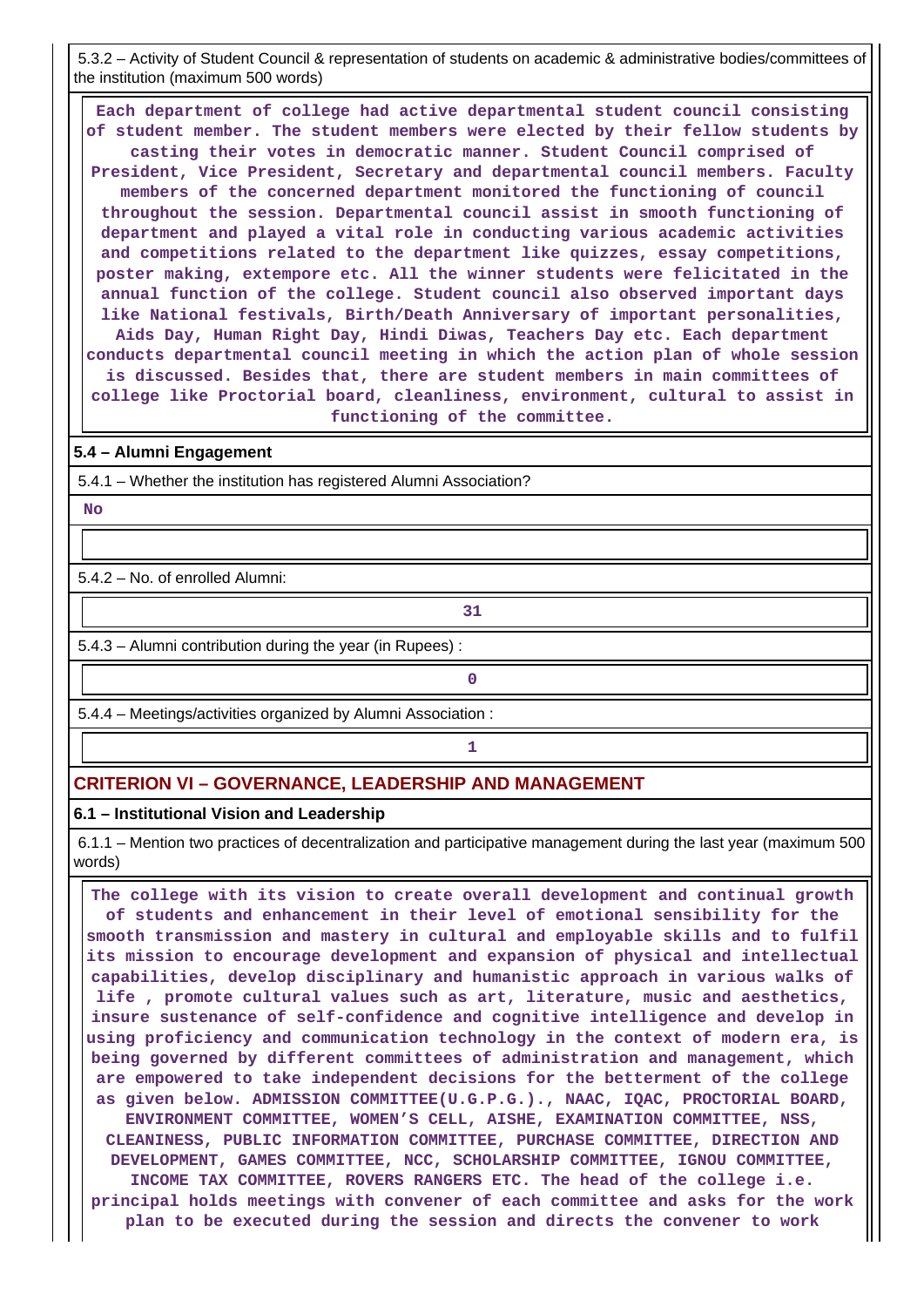**according to the plan discussed. Regarding the knowledge upgradation, the principal of the college encourages the faculty members to attend workshops on syllabus revision organized by academic staff colleges of various universities. The academic calendar is planned well in advance by the college for the proper implementation of the curriculum. Curriculum provides a framework for the colleges to execute teaching and learning. For proper implementation of curriculum, a meeting is held with all head of departments to finalize the methods for the effective implementation of the syllabus. A separate meeting is then held in each postgraduate department to finalize the course distribution for the next year. The head of the department then distributes the syllabus as per the expertise of other teachers. Teachers are then required to prepare a teaching plan based on the number of days required for effective implementation of the syllabus. The principal monitors the implementation of the teaching plan as finalized. Almost all the departments have their own departmental library from where students can easily obtain necessary books and journals. Teachers have the liberty to decide their own methodology based on the need of the subject and the learners. B For the participative management of the students various interactive sessions, student seminars, extension lectures, career counselling seminars, cultural activities and practical sessions have been organized in the college with active participation of the students .Each department has departmental council which consists of President, secretary, executive members , class representatives and other office bearers selected for, from and among the students. These departmental councils play a very vital role in maintaining the discipline and decorum as well as planning and organising departmental council activities. Student seminar is another important feature of the participative management which creates awareness, knowledge, confidence in the students to acquire empowerment qualities of leadership.**

| 6.1.2 – Does the institution have a Management Information System (MIS)?                                              |                                                                                                                                                                                                                                                                                                                                                                                                                                 |  |  |  |  |  |  |
|-----------------------------------------------------------------------------------------------------------------------|---------------------------------------------------------------------------------------------------------------------------------------------------------------------------------------------------------------------------------------------------------------------------------------------------------------------------------------------------------------------------------------------------------------------------------|--|--|--|--|--|--|
|                                                                                                                       | <b>No</b>                                                                                                                                                                                                                                                                                                                                                                                                                       |  |  |  |  |  |  |
| 6.2 - Strategy Development and Deployment                                                                             |                                                                                                                                                                                                                                                                                                                                                                                                                                 |  |  |  |  |  |  |
| 6.2.1 - Quality improvement strategies adopted by the institution for each of the following (with in 100 words each): |                                                                                                                                                                                                                                                                                                                                                                                                                                 |  |  |  |  |  |  |
| <b>Strategy Type</b>                                                                                                  | Details                                                                                                                                                                                                                                                                                                                                                                                                                         |  |  |  |  |  |  |
| Curriculum Development                                                                                                | College is affiliated to the<br>University of Lucknow, hence as a part<br>of Lucknow University Different types<br>of Curriculum based practices are being<br>developed and implemented. The course<br>curriculum is as per the UGC norms. The<br>faculty of the college actively<br>participate in the board of studies,<br>meetings for the curriculum development<br>and updation organized by the<br>University of Lucknow. |  |  |  |  |  |  |
| Teaching and Learning                                                                                                 | Apart from regular classroom<br>teaching, use of ICT, extension<br>activities, seminars, career<br>counselling, creative writing,<br>interactive session, interdisciplinary<br>lectures and invited talk are being<br>organized throughout the year. Various<br>field visits and educational tours for<br>the students have been organised under<br>the leadership and guidance of                                              |  |  |  |  |  |  |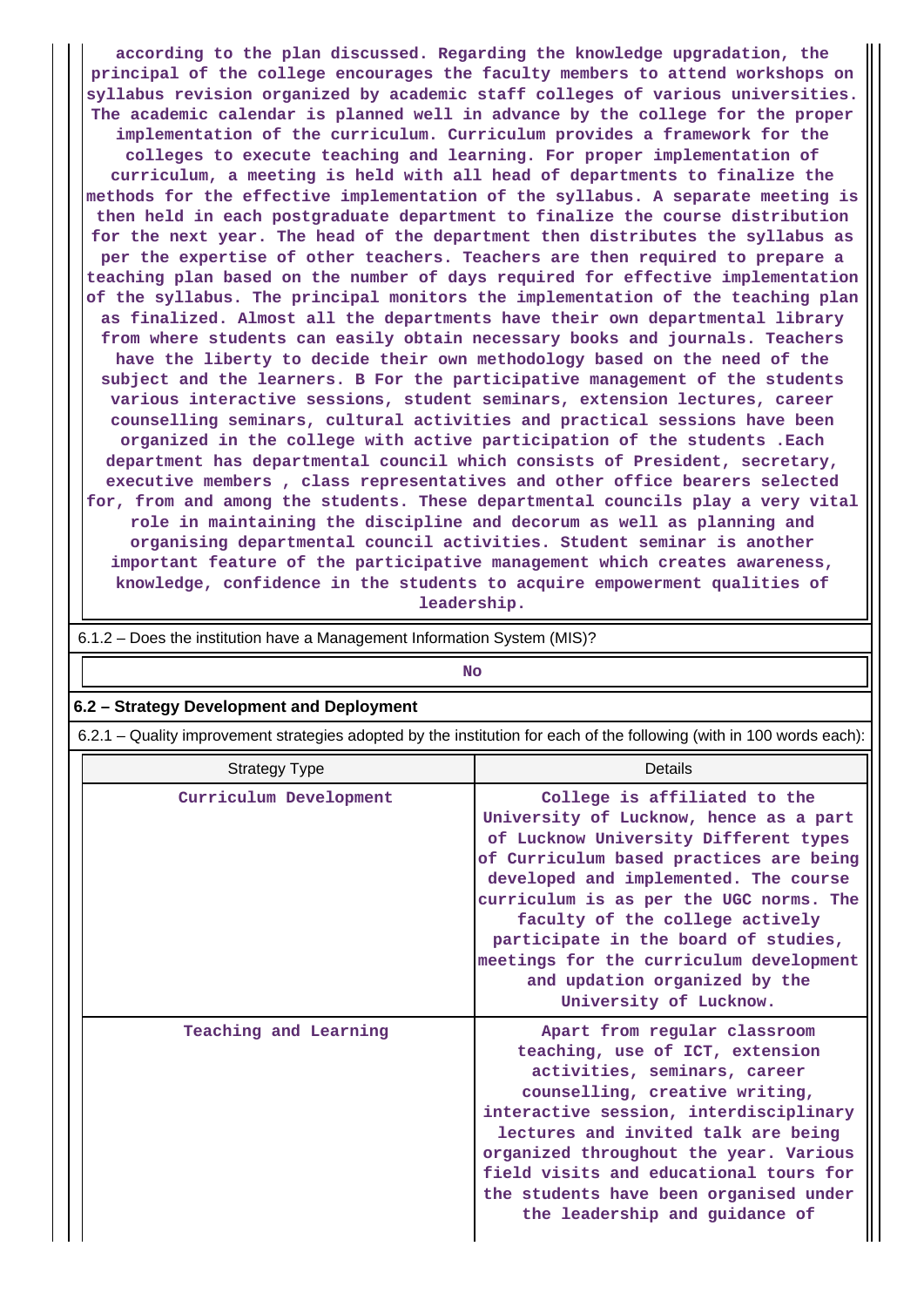|                                                               | principal and the faculty members to<br>explore knowledge , develop new skills<br>and career opportunities.                                                                                                                                                                                                                                                                                                                                                                                                                                                                                                                                               |
|---------------------------------------------------------------|-----------------------------------------------------------------------------------------------------------------------------------------------------------------------------------------------------------------------------------------------------------------------------------------------------------------------------------------------------------------------------------------------------------------------------------------------------------------------------------------------------------------------------------------------------------------------------------------------------------------------------------------------------------|
| Examination and Evaluation                                    | Class test on regular basis, internal<br>assessment are the features of<br>examination and evaluation of the<br>college Internal flying squad and<br>external flying squad continuously<br>visit and monitor the examination. The<br>teachers are actively engaged in the<br>university paper setting, moderations,<br>evaluation of the copies at graduation<br>and post graduation level at central<br>evaluation cell, University of Lucknow.<br>The marks of internal assessment and<br>practical exams of PG students are<br>uploaded online.                                                                                                        |
| Research and Development                                      | (i) Teachers of physics, botany, home<br>science are supervising to Ph.D.<br>scholars. (ii) All teachers are<br>actively engaged in research in their<br>subject, presenting research papers in<br>various national and international<br>conferences etc. (iii) PG dissertation<br>is being carried out in home science<br>department. The teachers are publishing<br>research papers, books and article in<br>various journal of national and<br>international repute.                                                                                                                                                                                   |
| Library, ICT and Physical<br>Infrastructure / Instrumentation | (i) Library is partially automated<br>with the membership of Delnet,<br>Inflibnet and N-list. (ii) To promote<br>ICT based teaching and learning K YAN<br>is being used by faculty members. (iii)<br>The physics, chemistry, zoology,<br>botany, Psychology, Home Science,<br>Physical Education and Education<br>departments have various instruments to<br>conduct practical session as per the<br>latest syllabus of Lucknow University.                                                                                                                                                                                                               |
| Human Resource Management                                     | In current session college has 23<br>permanent teaching faculty and 12 non-<br>teaching staff. Principal is the head<br>of the institution and for smooth<br>functioning of college all the powers<br>are decentralized in the form of<br>various committees, and mostly in each<br>committee the senior faculty member has<br>been appointed as in charge so that all<br>the members of committee work<br>cooperatively under his/her guidance.<br>Each department has its departmental<br>council and its elected representatives<br>who work as bridge between faculty<br>member and students, by bringing all<br>the problems, matters of students in |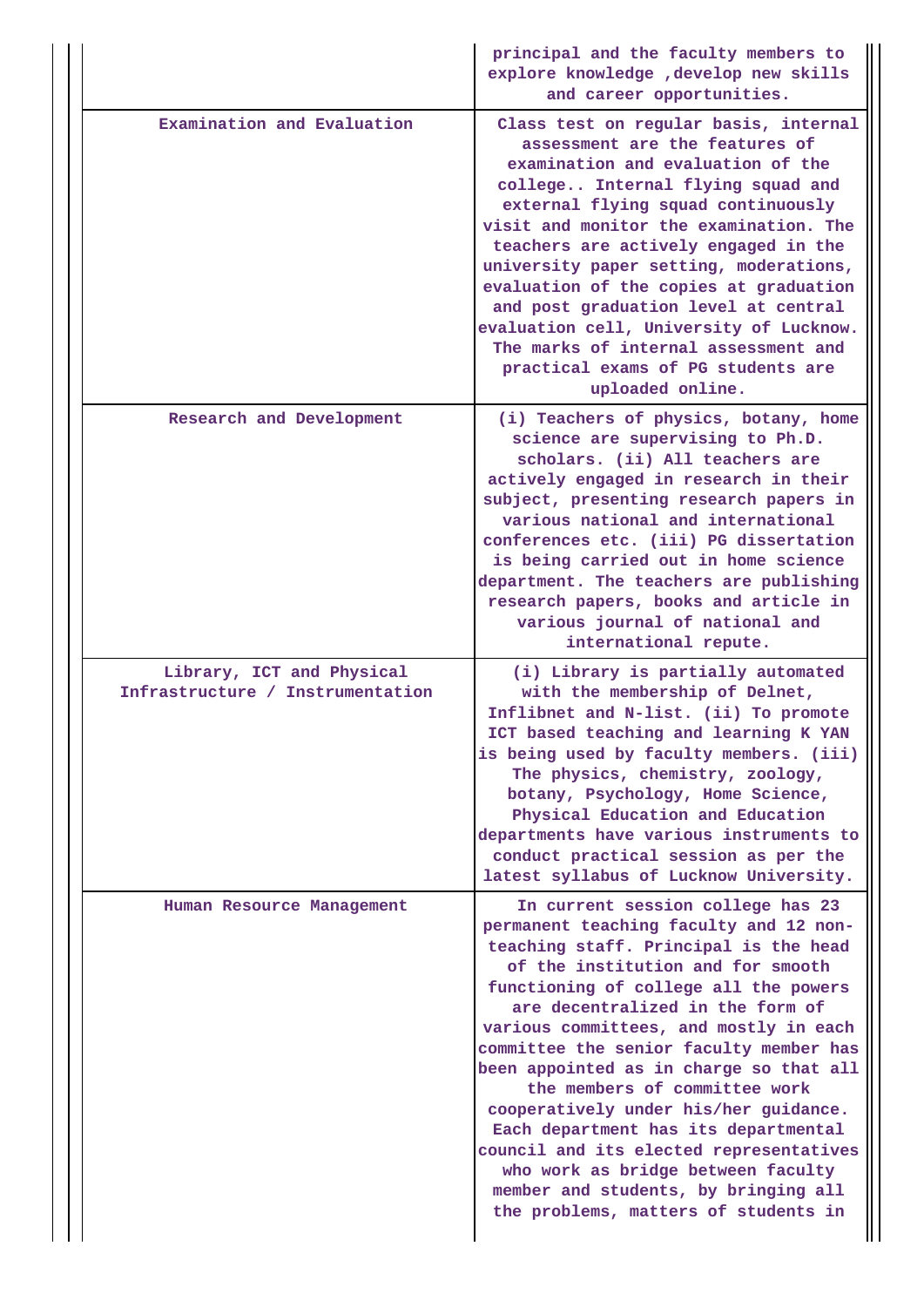|                                      | notice of faculty member. College is<br>accessible after 3 pm to all parents in<br>case if they have any issues regarding<br>their child.                                                                           |
|--------------------------------------|---------------------------------------------------------------------------------------------------------------------------------------------------------------------------------------------------------------------|
| Industry Interaction / Collaboration | (i) The College is associated with<br>IGNOU and is running study centre. (ii)<br>College has a study centre of UPRTOU.                                                                                              |
| Admission of Students                | Admission of undergraduate and post<br>graduate students is done on merit<br>basis through various admission<br>committees and is in accordance with<br>the reservation policies of Government<br>of Uttar Pradesh. |

6.2.2 – Implementation of e-governance in areas of operations:

| E-governace area              | Details                                                                                                                                                                                                                                                                                                                                                                                                                                                                                                                                                                                                                                                                                                                                                                                                                                                |
|-------------------------------|--------------------------------------------------------------------------------------------------------------------------------------------------------------------------------------------------------------------------------------------------------------------------------------------------------------------------------------------------------------------------------------------------------------------------------------------------------------------------------------------------------------------------------------------------------------------------------------------------------------------------------------------------------------------------------------------------------------------------------------------------------------------------------------------------------------------------------------------------------|
| Planning and Development      | infrastructural development through<br>various grants received from centre and<br>state government as well as RUSA.                                                                                                                                                                                                                                                                                                                                                                                                                                                                                                                                                                                                                                                                                                                                    |
| Administration                | Administration of the college is<br>being done through e-Governance with<br>Principal as Head of the Institution.<br>College is well equipped with internet<br>facility and campus is Wi-Fi. Various<br>committees have been formed to assist<br>the Principal for smooth functioning of<br>the administration of the college. The<br>information about different plans,<br>orders and activities is given to<br>faculty and the students through<br>college website , whatsapp groups and<br>email.                                                                                                                                                                                                                                                                                                                                                   |
| Finance and Accounts          | The finance and account of the<br>college is being maintained by office<br>of the college with its office<br>superintendent and supporting staff<br>using computer. The main source of<br>income of the college is the fee<br>collection of the students. The funds<br>so generated have been allocated under<br>different heads like examination fund,<br>student fund, sports fund, library<br>fund, poor girls fund (Nirdhana chhatri<br>Kosh), environment fund and seminar<br>fund etc. The salary of the employees<br>of the college is provided by state<br>government through its Treasury, which<br>is electronically credited to their<br>accounts. The salary statement and the<br>GPF statement of all the employees are<br>available online. Scholarship and fees<br>of students are also collected and<br>disbursed through online mode. |
| Student Admission and Support | ? Student Admission and Support Anti<br>ragging committee, student grievance                                                                                                                                                                                                                                                                                                                                                                                                                                                                                                                                                                                                                                                                                                                                                                           |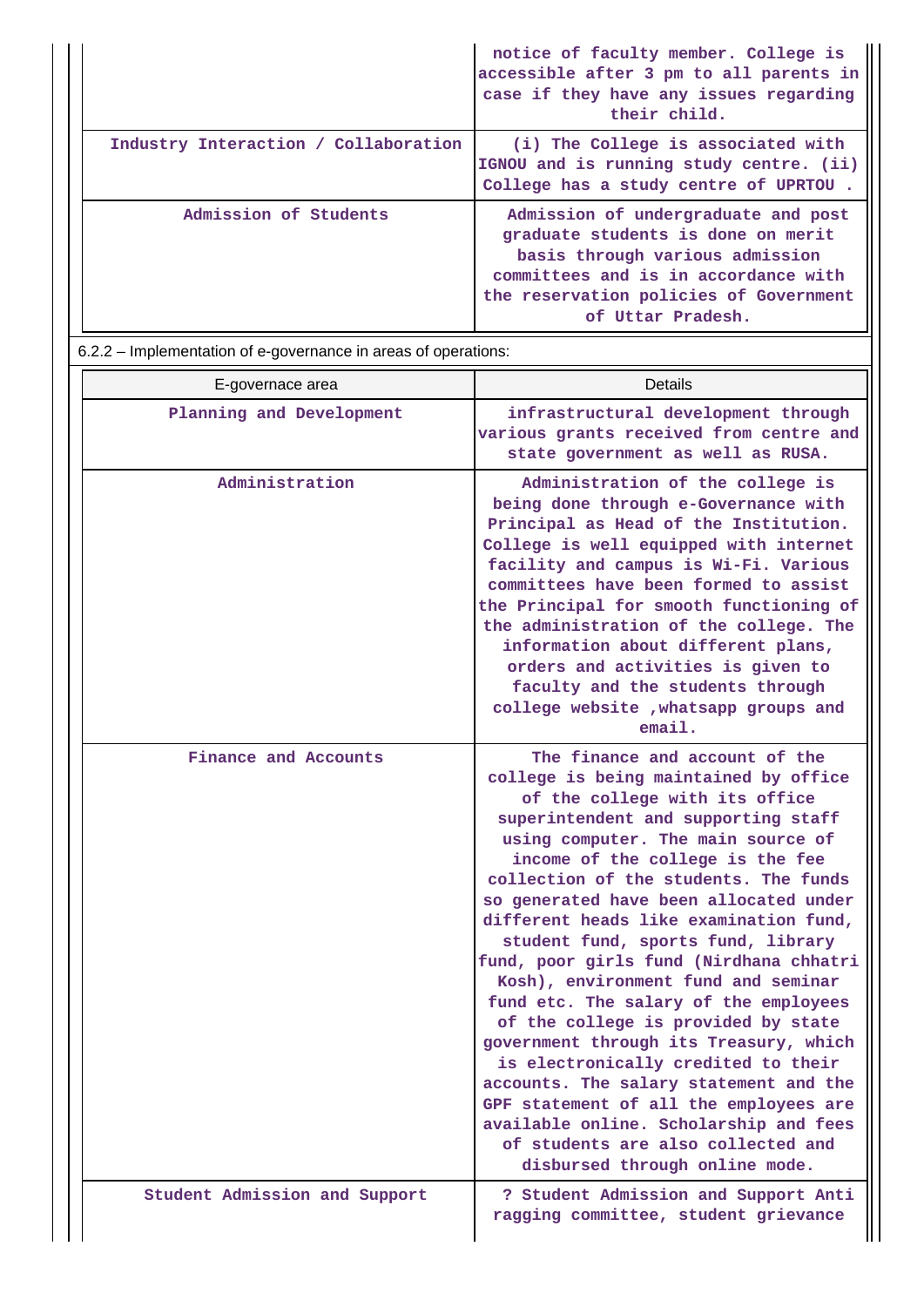|             | redressal, career counselling,<br>placement committees have been<br>constituted to support students.<br>Student online portal/website,<br>admission and examination form are<br>being filled online .K YAN is being<br>used for ICT teaching and learning.<br>Various add-on courses are being taught<br>online at IGNOU study centre of the<br>college through e-Gyankosh. The college<br>has study centre of Uttar Pradesh<br>Rajarshi Tandon Open University. The<br>scholarship is being provided by the<br>state government as per rule for which<br>online forms have been submitted by the<br>students and their scholarship has been |
|-------------|----------------------------------------------------------------------------------------------------------------------------------------------------------------------------------------------------------------------------------------------------------------------------------------------------------------------------------------------------------------------------------------------------------------------------------------------------------------------------------------------------------------------------------------------------------------------------------------------------------------------------------------------|
|             | credited online in their accounts.                                                                                                                                                                                                                                                                                                                                                                                                                                                                                                                                                                                                           |
| Examination | Information of the examination is<br>through website of the college. Online<br>submission of examination form by the<br>students is the key factor in the area<br>of e-Governance.                                                                                                                                                                                                                                                                                                                                                                                                                                                           |

## **6.3 – Faculty Empowerment Strategies**

 6.3.1 – Teachers provided with financial support to attend conferences / workshops and towards membership fee of professional bodies during the year

| Year              | Name of Teacher | Name of conference/<br>workshop attended<br>for which financial<br>support provided | Name of the<br>professional body for<br>which membership<br>fee is provided | Amount of support |  |
|-------------------|-----------------|-------------------------------------------------------------------------------------|-----------------------------------------------------------------------------|-------------------|--|
| 2015              | NA              | N A                                                                                 | N A                                                                         | Nill              |  |
| No file uploaded. |                 |                                                                                     |                                                                             |                   |  |

 6.3.2 – Number of professional development / administrative training programmes organized by the College for teaching and non teaching staff during the year

| Year | Title of the<br>professional<br>development<br>programme<br>organised for<br>teaching staff | Title of the<br>administrative<br>training<br>programme<br>organised for<br>non-teaching<br>staff | From date  | To Date    | Number of<br>participants<br>(Teaching<br>staff) | Number of<br>participants<br>(non-teaching<br>staff) |  |
|------|---------------------------------------------------------------------------------------------|---------------------------------------------------------------------------------------------------|------------|------------|--------------------------------------------------|------------------------------------------------------|--|
| 2015 | N A                                                                                         | N A                                                                                               | 01/08/2015 | 02/08/2015 | <b>Nill</b>                                      | Nill                                                 |  |
|      | No file uploaded.                                                                           |                                                                                                   |            |            |                                                  |                                                      |  |

 6.3.3 – No. of teachers attending professional development programmes, viz., Orientation Programme, Refresher Course, Short Term Course, Faculty Development Programmes during the year

| Title of the<br>professional<br>development<br>programme | Number of teachers<br>who attended | From Date  | To date    | Duration |
|----------------------------------------------------------|------------------------------------|------------|------------|----------|
| <b>FACULTY</b><br><b>DEVELOPMENT</b><br><b>PROGRAMME</b> |                                    | 29/02/2016 | 04/03/2016 | 5        |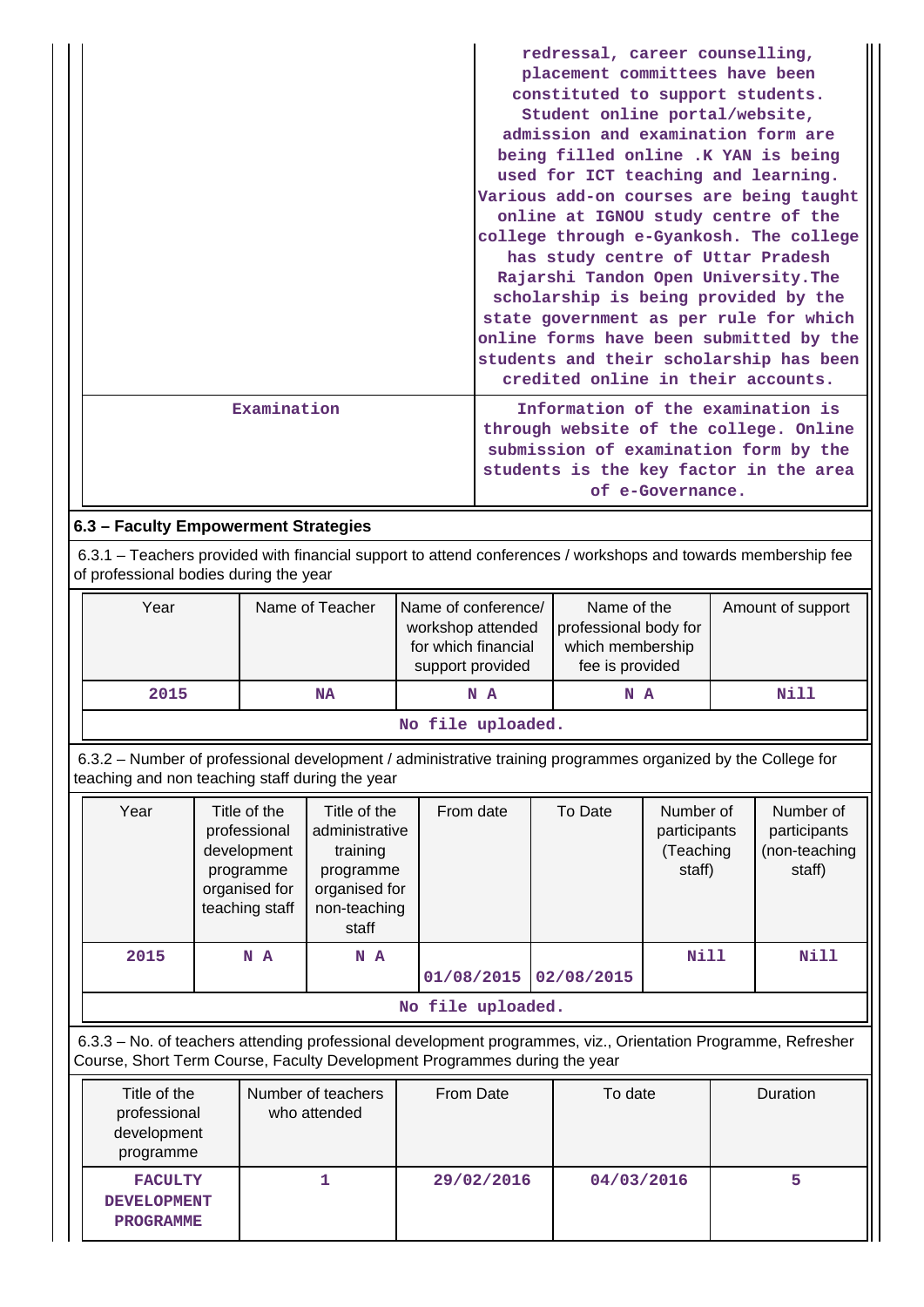| <b>FACULTY</b><br><b>DEVELOPMENT</b><br><b>PROGRAMME</b>                                                                                                                                                                                                                                                                                                                                                                                                                                                               | $\mathbf{1}$                  |                  | 16/03/2016                                                                                                                                                           |                   | 20/03/2016  |              | 5               |                                                                                                                                                                                         |
|------------------------------------------------------------------------------------------------------------------------------------------------------------------------------------------------------------------------------------------------------------------------------------------------------------------------------------------------------------------------------------------------------------------------------------------------------------------------------------------------------------------------|-------------------------------|------------------|----------------------------------------------------------------------------------------------------------------------------------------------------------------------|-------------------|-------------|--------------|-----------------|-----------------------------------------------------------------------------------------------------------------------------------------------------------------------------------------|
| <b>FACULTY</b><br><b>DEVELOPMENT</b><br><b>PROGRAMME</b>                                                                                                                                                                                                                                                                                                                                                                                                                                                               | $\mathbf{1}$                  |                  | 26/10/2015                                                                                                                                                           |                   |             | 01/11/2015   |                 | 5                                                                                                                                                                                       |
| <b>FACULTY</b><br><b>DEVELOPMENT</b><br><b>PROGRAMME</b>                                                                                                                                                                                                                                                                                                                                                                                                                                                               | 1                             |                  |                                                                                                                                                                      | 20/07/2015        |             | 22/07/2015   |                 | $\overline{2}$                                                                                                                                                                          |
| <b>REFRESHER</b>                                                                                                                                                                                                                                                                                                                                                                                                                                                                                                       | 1                             |                  |                                                                                                                                                                      | 01/01/2016        |             | 22/12/2016   |                 | 21                                                                                                                                                                                      |
| <b>REFRESHER</b>                                                                                                                                                                                                                                                                                                                                                                                                                                                                                                       | 1                             |                  |                                                                                                                                                                      | 03/09/2016        |             | 23/09/2016   |                 | 21                                                                                                                                                                                      |
|                                                                                                                                                                                                                                                                                                                                                                                                                                                                                                                        |                               |                  |                                                                                                                                                                      | No file uploaded. |             |              |                 |                                                                                                                                                                                         |
| 6.3.4 - Faculty and Staff recruitment (no. for permanent recruitment):                                                                                                                                                                                                                                                                                                                                                                                                                                                 |                               |                  |                                                                                                                                                                      |                   |             |              |                 |                                                                                                                                                                                         |
|                                                                                                                                                                                                                                                                                                                                                                                                                                                                                                                        | Teaching                      |                  |                                                                                                                                                                      |                   |             | Non-teaching |                 |                                                                                                                                                                                         |
| Permanent                                                                                                                                                                                                                                                                                                                                                                                                                                                                                                              |                               | <b>Full Time</b> |                                                                                                                                                                      |                   | Permanent   |              |                 | <b>Full Time</b>                                                                                                                                                                        |
| N11                                                                                                                                                                                                                                                                                                                                                                                                                                                                                                                    |                               | <b>Nill</b>      |                                                                                                                                                                      |                   | <b>Nill</b> |              |                 | <b>Nill</b>                                                                                                                                                                             |
| $6.3.5$ – Welfare schemes for                                                                                                                                                                                                                                                                                                                                                                                                                                                                                          |                               |                  |                                                                                                                                                                      |                   |             |              |                 |                                                                                                                                                                                         |
| Teaching<br>Non-teaching                                                                                                                                                                                                                                                                                                                                                                                                                                                                                               |                               |                  |                                                                                                                                                                      |                   |             |              | <b>Students</b> |                                                                                                                                                                                         |
| The loan facility,<br>permanent withdrawl from<br>the G.P.F is available<br>for the teaching staff.<br>Medical leave, maternity<br>leave and Child care<br>leave are given to<br>teaching staff. Medical<br>reimbursement and study/<br>duty leave is provided to<br>attend workshps<br>, seminars, orientation<br>course, refresher courses<br>and FDP.                                                                                                                                                               |                               |                  | permanent withdrawl from<br>the G.P.F, Medical leave<br>, maternity leave and<br>Child care leave are<br>, Earn leave is available<br>for the non teaching<br>staff. |                   |             |              |                 | economically poor<br>students is provided<br>through state government<br>as well as the college.<br>Remedial classes have<br>been organised to support<br>weak student in<br>education. |
| 6.4 - Financial Management and Resource Mobilization                                                                                                                                                                                                                                                                                                                                                                                                                                                                   |                               |                  |                                                                                                                                                                      |                   |             |              |                 |                                                                                                                                                                                         |
| 6.4.1 - Institution conducts internal and external financial audits regularly (with in 100 words each)                                                                                                                                                                                                                                                                                                                                                                                                                 |                               |                  |                                                                                                                                                                      |                   |             |              |                 |                                                                                                                                                                                         |
| Internal audit of the institution is done by various committees of the college<br>and external audit by the team appointed by Auditor General of India. The<br>statement of the utilisation certificate for the grants received under rastriya<br>uchhtar shiksha abhiyan has been sent to Director RUSA and Director , Higher<br>Education Allahabad. The internal audit of the fee received from students and<br>transferred to different heads/ accounts has been done by the committee formed<br>at college level. |                               |                  |                                                                                                                                                                      |                   |             |              |                 |                                                                                                                                                                                         |
| 6.4.2 - Funds / Grants received from management, non-government bodies, individuals, philanthropies during the<br>year(not covered in Criterion III)                                                                                                                                                                                                                                                                                                                                                                   |                               |                  |                                                                                                                                                                      |                   |             |              |                 |                                                                                                                                                                                         |
| Name of the non government<br>funding agencies /individuals                                                                                                                                                                                                                                                                                                                                                                                                                                                            | Funds/ Grnats received in Rs. |                  |                                                                                                                                                                      |                   |             |              |                 | Purpose                                                                                                                                                                                 |
| N A                                                                                                                                                                                                                                                                                                                                                                                                                                                                                                                    |                               |                  |                                                                                                                                                                      | $\mathbf 0$       |             |              |                 | N A                                                                                                                                                                                     |
|                                                                                                                                                                                                                                                                                                                                                                                                                                                                                                                        |                               |                  |                                                                                                                                                                      | No file uploaded. |             |              |                 |                                                                                                                                                                                         |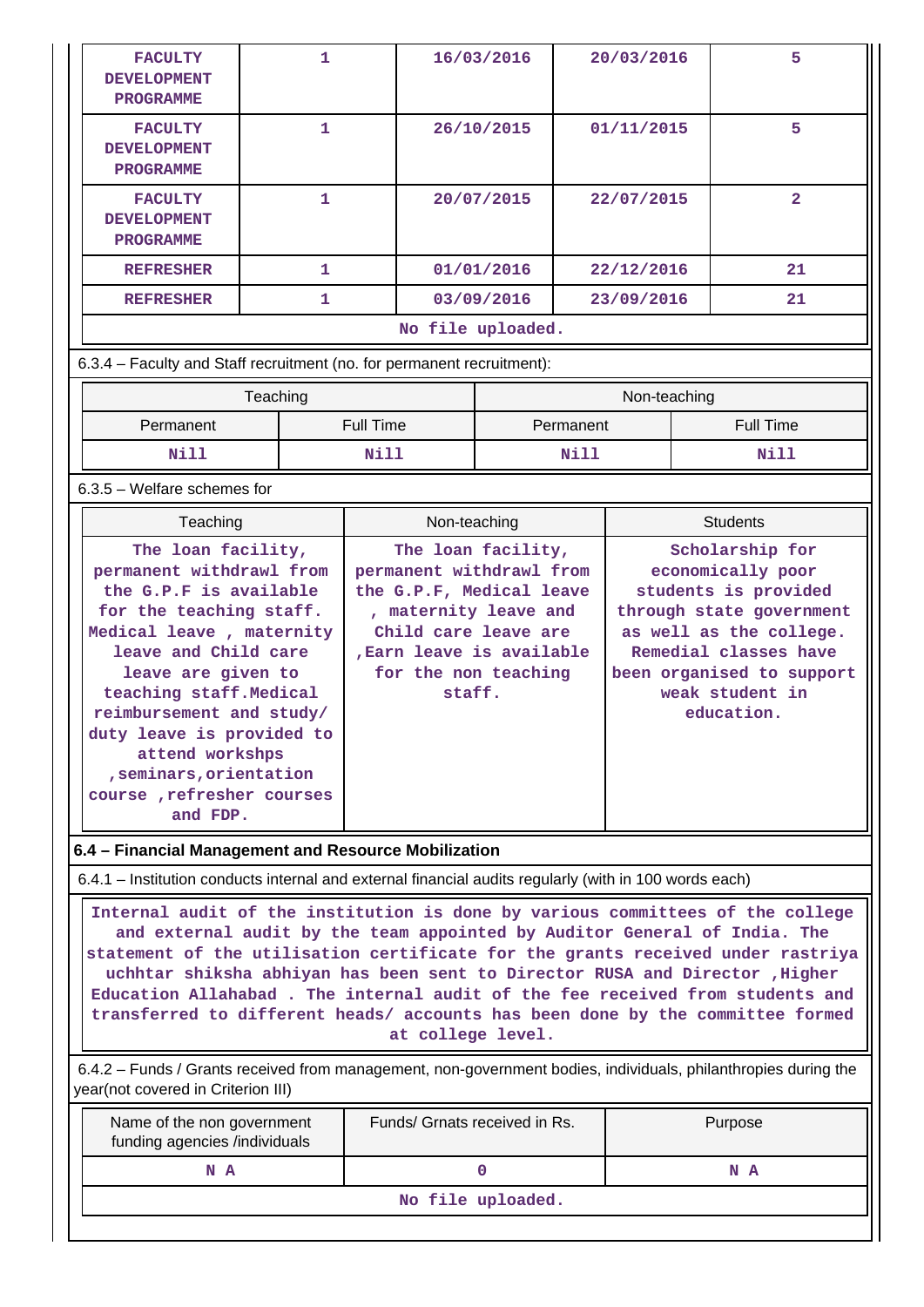6.4.3 – Total corpus fund generated

**0**

## **6.5 – Internal Quality Assurance System**

6.5.1 – Whether Academic and Administrative Audit (AAA) has been done?

| <b>Audit Type</b> | External |                                             | Internal |                  |
|-------------------|----------|---------------------------------------------|----------|------------------|
|                   | Yes/No   | Agency                                      |          | Authority        |
| Academic          | Yes      | <b>UP Higher</b><br>Education<br>Department | Yes      | <b>PRINCIPAL</b> |
| Administrative    | Yes      | <b>CONFIDENTIAL</b><br><b>REPORT</b>        | Yes      | <b>PRINCIPAL</b> |

6.5.2 – Activities and support from the Parent – Teacher Association (at least three)

 **i) Parent Teacher association works for the interaction between teacher and parent for the betterment of the students. (ii) Suggestions obtained from the parents are implemented for the welfare of the students. (iii) The parent teacher association promotes the meeting of the parents to the respective subject teachers in case of any grievance.**

6.5.3 – Development programmes for support staff (at least three)

 **The support staff has been trained to operate computers, Photostat Machine, projectors etc. Banking professionals were invited in college to for making them aware about better investment plans for their future. During sports function, national festivals, and other cultural events support staff was motivated to participate and their participation is duly rewarded by Head of the Institution.**

6.5.4 – Post Accreditation initiative(s) (mention at least three)

 **Post Accreditation initiative(s) (mention at least three) 1. Institution has forwarded an application for creating more posts for teaching and non teaching staff in the college. 2. Institution applied to UGC for getting status of 12 B of the UGC Act. 3. A committee for addressing the issues of pay fixation of staff members was constituted.**

6.5.5 – Internal Quality Assurance System Details

| a) Submission of Data for AISHE portal | Yes |
|----------------------------------------|-----|
| b) Participation in NIRF               | No  |
| c)ISO certification                    | No  |
| d)NBA or any other quality audit       | No  |

6.5.6 – Number of Quality Initiatives undertaken during the year

| Year              | Name of quality | Date of<br>initiative by IQAC   conducting IQAC | <b>Duration From</b> | Duration To | Number of<br>participants |  |  |
|-------------------|-----------------|-------------------------------------------------|----------------------|-------------|---------------------------|--|--|
| 2015              | <b>NA</b>       | 01/08/2015                                      | 01/08/2015           | 01/08/2015  | Nill                      |  |  |
| No file uploaded. |                 |                                                 |                      |             |                           |  |  |

**CRITERION VII – INSTITUTIONAL VALUES AND BEST PRACTICES**

# **7.1 – Institutional Values and Social Responsibilities**

 7.1.1 – Gender Equity (Number of gender equity promotion programmes organized by the institution during the year)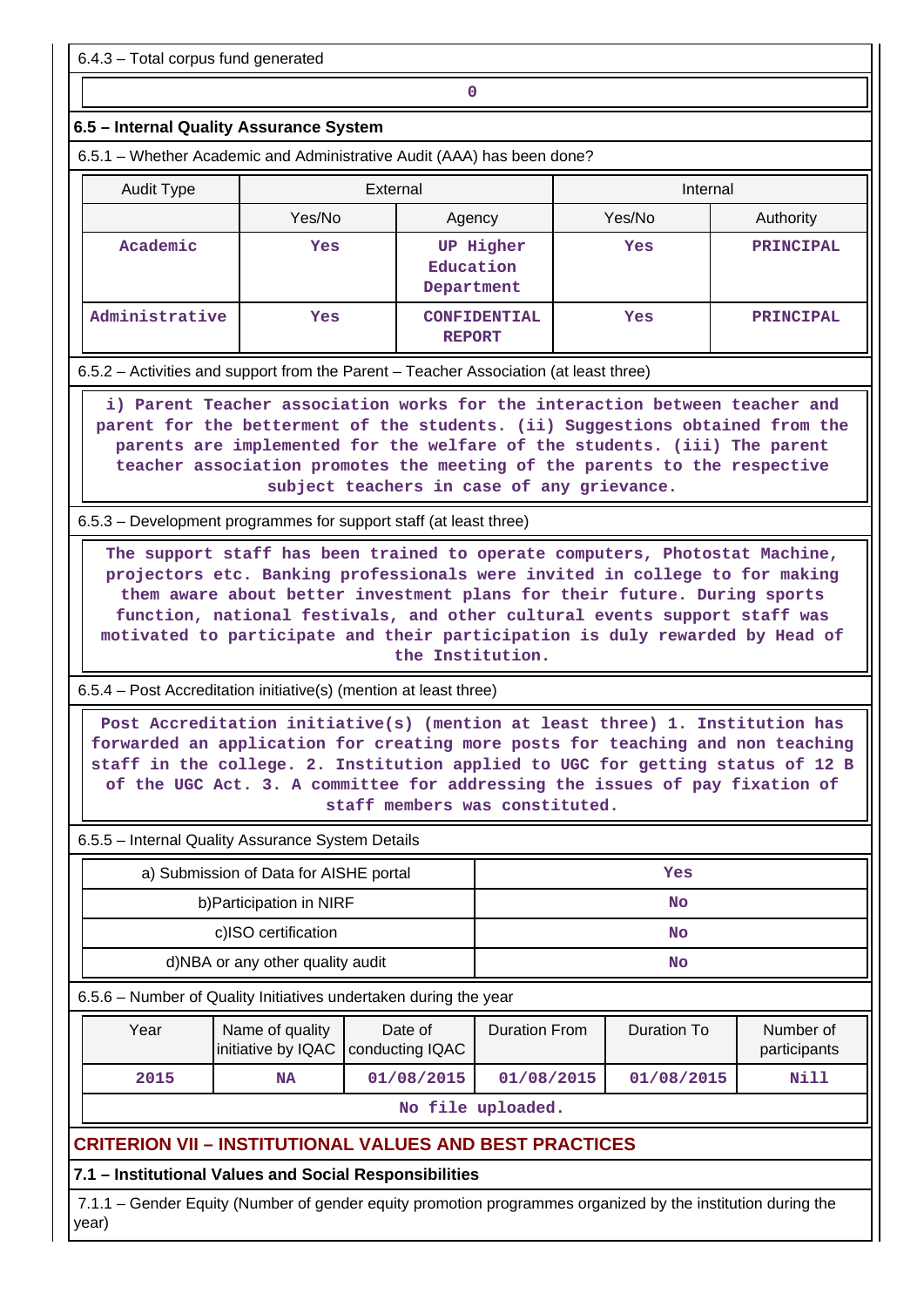| Title of the<br>programme                                                                                                                                        | Period from | Period To  | Number of Participants |             |
|------------------------------------------------------------------------------------------------------------------------------------------------------------------|-------------|------------|------------------------|-------------|
|                                                                                                                                                                  |             |            | Female                 | Male        |
| Lecture on<br>Health and<br>Hygiene by I<br>Care India<br><b>ANKURAM</b>                                                                                         | 18/09/2015  | 18/09/2015 | 45                     | Nill        |
| Lecture on<br>Indian Culture<br>and Ashrama<br>System                                                                                                            | 03/10/2015  | 03/10/2015 | 75                     | Nill        |
| National<br>Conference for<br>Students in<br>Lucknow<br>University on<br>Youth<br>Engagement in<br>building stigma<br>free society<br>against HIV<br><b>AIDS</b> | 27/11/2015  | 27/11/2015 | 100                    | Nill        |
| Workshop on<br>Leadership<br>Environment for<br>Social Sector<br>organised by<br><b>NSS</b>                                                                      | 10/08/2015  | 10/08/2015 | 150                    | Nill        |
| Self Defence<br>Training                                                                                                                                         | 05/08/2015  |            | 12                     | <b>Nill</b> |
| Yoga Training                                                                                                                                                    | 01/06/2015  | 21/06/2015 | 35                     | Nill        |

7.1.2 – Environmental Consciousness and Sustainability/Alternate Energy initiatives such as:

Percentage of power requirement of the University met by the renewable energy sources

**Environmental Consciousness there to a large extent. Many activities conducted for its awareness at college level and by the departments also. There is a very active environment committee in the college which maintains the environment of the college through Quiz, Rangoli, Poster, Slogan, Essay, Debate competitions on it and it maintains a 'Subhash Vatika' in college especially dedicated to it. There are two units of N.S.S. and N.C.C. and Rovers and Rangers in our college. Its members regularly do tree/saplings plantations in the college and conduct cleanliness drives. Solar Energy Source is being tried to be installed in our college as an alternative and renewable energy source. Papers of it are attached with this (Solar Silicon Energy – of 16 lakh estimate). And through LED lighting, 10 KW of light requirement of the college is sought to be met.**

#### 7.1.3 – Differently abled (Divyangjan) friendliness

| Item facilities | Yes/No | Number of beneficiaries |  |  |  |
|-----------------|--------|-------------------------|--|--|--|
| Ramp/Rails      | Yes    |                         |  |  |  |
| Rest Rooms      | Yes    |                         |  |  |  |

7.1.4 – Inclusion and Situatedness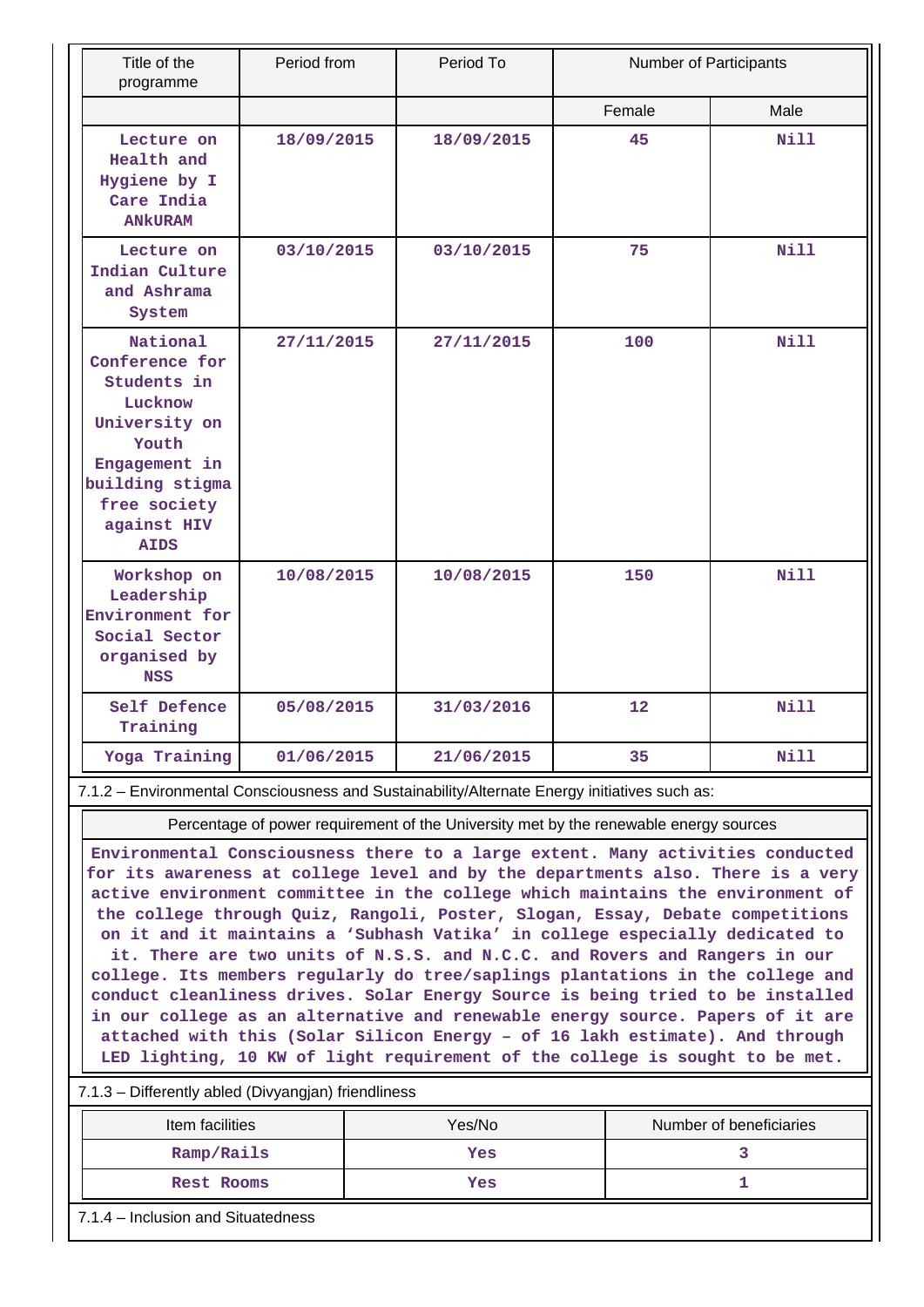| Year                                                                                                                                                                                                                                                                                      | Number of<br>initiatives to<br>address<br>locational<br>advantages<br>and disadva<br>ntages       | Number of<br>initiatives<br>taken to<br>engage with<br>and<br>contribute to<br>local<br>community |  | Date                                | Duration       |  | Name of<br>initiative                                                                                                                                                                                                                                                                                                                                                                                                                                                                                                                                                                                                                                                                     | <b>Issues</b><br>addressed            | Number of<br>participating<br>students<br>and staff |
|-------------------------------------------------------------------------------------------------------------------------------------------------------------------------------------------------------------------------------------------------------------------------------------------|---------------------------------------------------------------------------------------------------|---------------------------------------------------------------------------------------------------|--|-------------------------------------|----------------|--|-------------------------------------------------------------------------------------------------------------------------------------------------------------------------------------------------------------------------------------------------------------------------------------------------------------------------------------------------------------------------------------------------------------------------------------------------------------------------------------------------------------------------------------------------------------------------------------------------------------------------------------------------------------------------------------------|---------------------------------------|-----------------------------------------------------|
| 2016                                                                                                                                                                                                                                                                                      | 8                                                                                                 | 36                                                                                                |  | 22/01/2<br>016                      | $\overline{2}$ |  | Annual<br>Sports<br>Day                                                                                                                                                                                                                                                                                                                                                                                                                                                                                                                                                                                                                                                                   | Fitness,<br>Health,<br>Team<br>Spirit | 250                                                 |
|                                                                                                                                                                                                                                                                                           | View File                                                                                         |                                                                                                   |  |                                     |                |  |                                                                                                                                                                                                                                                                                                                                                                                                                                                                                                                                                                                                                                                                                           |                                       |                                                     |
|                                                                                                                                                                                                                                                                                           | 7.1.5 - Human Values and Professional Ethics Code of conduct (handbooks) for various stakeholders |                                                                                                   |  |                                     |                |  |                                                                                                                                                                                                                                                                                                                                                                                                                                                                                                                                                                                                                                                                                           |                                       |                                                     |
|                                                                                                                                                                                                                                                                                           | <b>Title</b>                                                                                      |                                                                                                   |  | Date of publication                 |                |  | Follow up(max 100 words)                                                                                                                                                                                                                                                                                                                                                                                                                                                                                                                                                                                                                                                                  |                                       |                                                     |
| Code of Conduct for<br>Teachers.                                                                                                                                                                                                                                                          |                                                                                                   |                                                                                                   |  | 11/07/2016                          |                |  | Code of Professional<br>Ethics by U.G.C./State<br>Government, has been<br>followed regularly by<br>college, Whoever adopts<br>teaching as a profession,<br>assumes the obligation to<br>conduct himself/herself<br>in accordance with the<br>ideal of the profession,<br>A teacher is constantly<br>under the scrutiny of his<br>students and the society<br>at large. This code of<br>conduct is a complete<br>guide for the<br>stakeholders and has<br>greatly helped them in<br>the noble task of<br>spreading good education.<br>That this code has served<br>its purpose can be seen<br>from the quality of<br>students coming out of<br>this institution and<br>their achievements. |                                       |                                                     |
|                                                                                                                                                                                                                                                                                           | 7.1.6 – Activities conducted for promotion of universal Values and Ethics                         |                                                                                                   |  |                                     |                |  |                                                                                                                                                                                                                                                                                                                                                                                                                                                                                                                                                                                                                                                                                           |                                       |                                                     |
|                                                                                                                                                                                                                                                                                           | Activity                                                                                          |                                                                                                   |  | <b>Duration From</b><br>Duration To |                |  | Number of participants                                                                                                                                                                                                                                                                                                                                                                                                                                                                                                                                                                                                                                                                    |                                       |                                                     |
|                                                                                                                                                                                                                                                                                           | No Data Entered/Not Applicable !!!<br>View File                                                   |                                                                                                   |  |                                     |                |  |                                                                                                                                                                                                                                                                                                                                                                                                                                                                                                                                                                                                                                                                                           |                                       |                                                     |
| 7.1.7 – Initiatives taken by the institution to make the campus eco-friendly (at least five)                                                                                                                                                                                              |                                                                                                   |                                                                                                   |  |                                     |                |  |                                                                                                                                                                                                                                                                                                                                                                                                                                                                                                                                                                                                                                                                                           |                                       |                                                     |
| . Rubbish is always thrown in dustbins . Cleanliness drive is regularly<br>conducted in college . Apart from small plants, big trees are also planted in<br>specified locations . Rubbish dry leaves etc. is not burnt so as to remove it.<br>Subhash Vatika is maintained in the college |                                                                                                   |                                                                                                   |  |                                     |                |  |                                                                                                                                                                                                                                                                                                                                                                                                                                                                                                                                                                                                                                                                                           |                                       |                                                     |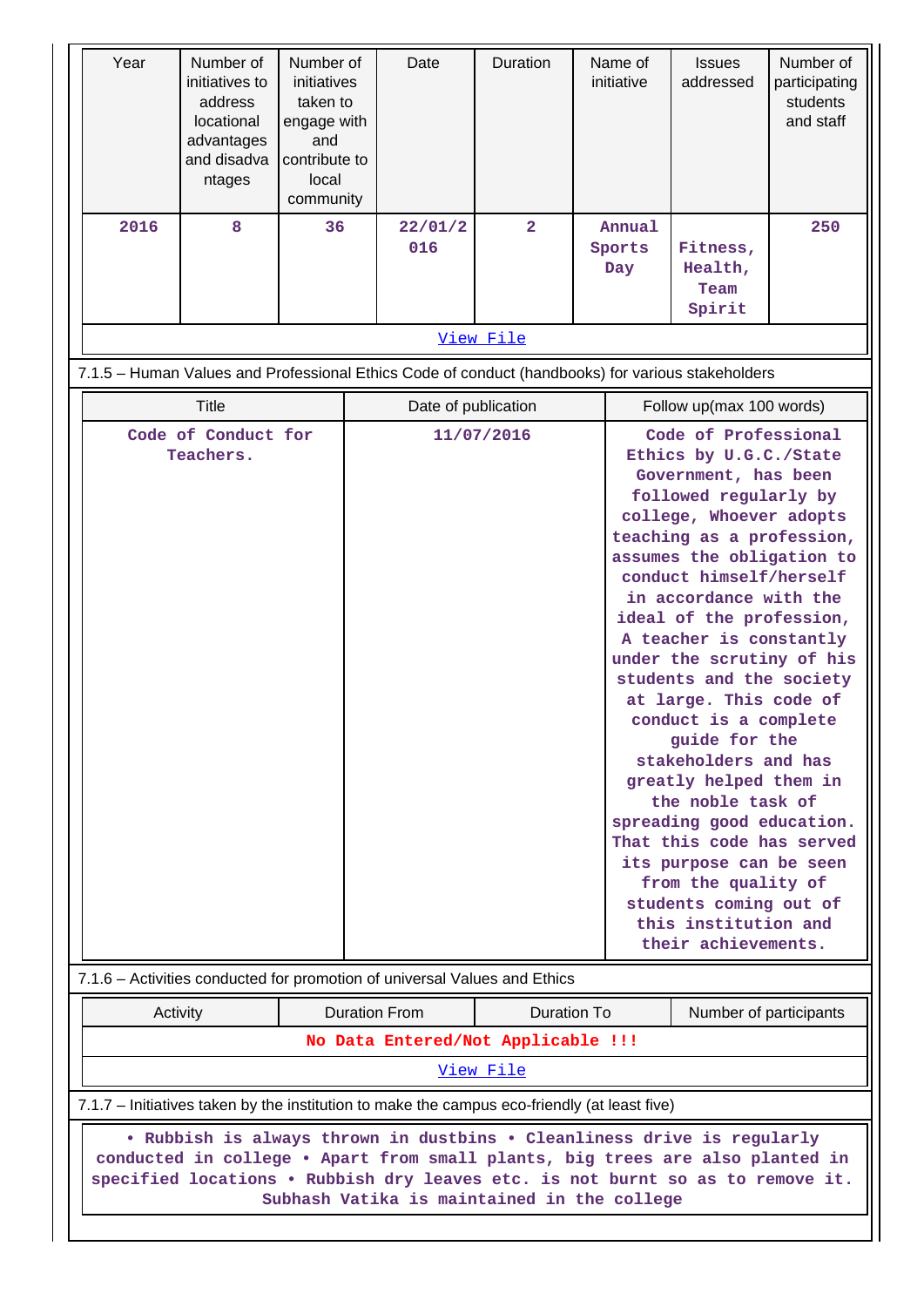**7.2 – Best Practices**

 7.2.1 – Describe at least two institutional best practices **BEST PRACTICE NO.1: TITLE OF PRACTICE : 1. TITLE OF THE PRACTICE: 'ENVIRONMENT PRESERVATION AWARENESS GENERATION IN WHICH STUDENT SEMINARS ARE ALSO HELD'. 2. OBJECTIVES OF THE PRACTICE: The objective of this practice is to enlighten the students and to protect our environment. It also aims to enhance their personalities and in both it is fully successful. Our environment today is greatly endangered and on verge of getting destroyed, thus it is all the more important to protect it now.. 3.THE CONTEXT: The main purpose of this practice is to preserve our environment for ourselves and our future generations to come. Everywhere in the world and in India environment is getting destroyed by our lifestyle and by our bad habits of depleting our natural resources. In fact, we are playing havoc with nature thus it is now or never that we put a stop to it and for this AWARENESS GENERATION among the students and everyone else is very important. 4. THE PRACTICE: The goal of this practice or policy followed by our institution is that the focus should be on protecting and preserving our environment. Moreover, as our college is solely of girls, they are more sincere in whatever they do once they realise the seriousness of the issue, they only have to be motivated and enlightened. Girl students are comparatively easy to handle, train and educate it being amply clear that in our country majority of the girls are comparatively simple, sincere, hardworking and dedicated to their studies and towards their families, college and nation. Thus, we have this wonderful group of people to work on. The results achieved show that this policy is good and ingenious. 5. EVIDENCE OF SUCCESS: It is a hugely successful practice in that many students effectively are opting for different careers now and many related with environment and thus this practice is very effective. Also, the atmosphere and environment of our college has undergone a sea change now it is so good now with its huge green cover and no sign of any plastic waste or any waste is there. The health of students and staff has both improved and they eager to come to college campus and eagerly do their duties. 6. PROBLEMS ENCOUNTERED AND RESOURCES REQUIRED: Financial crunch is there, sometimes motivation from students side is lacking, they are also not that much inclined to work for the sake of their country, nation and environment as maybe they as they are mostly from rural and poor backgrounds, their minds are occupied with the mundane duties and problems of day to day life and they have to help their families in every task. 7. NOTES (OPTIONAL) This practice is already very successful in the college. BEST PRACTICE NO.2: 1. TITLE OF PRACTICE: 'THE DEPARTMENTAL COUNCIL ACTIVITIES ARE A REGULAR FEATURE AND AN ENHANCEMENT TO THE ACADEMIC ATMOSPHERE OF THE COLLEGE. 2. OBJECTIVES OF THE PRACTICE: The aim of this practice is to make the girls' confident in their abilities and to acquire additional empowerment qualities. That would happen when they are effectively educated, get vocational skills, and learn to be selfdependent. As our college is solely of girls, it is more important here to work wholeheartedly for their betterment, advancement and welfare so that they are**

**better able to face the world when they come out of the college. 3. THE CONTEXT: It was observed that the departments were doing a great job by these departmental activities through which girls learnt to be self-reliant. acquired qualities of leadership, initiative taking, creativeness, becoming enterprising and entrepreneurship and so on. 4. THE PRACTICE: The practice is that in each department activities are compulsorily held each year like quizzes, speechdelivery, group discussions, slogan writing, poster making, essay writing through which students develop their personality and thus acquire that additional competitive edge over others. 5. EVIDENCE OF SUCCESS: The practice is very successful in that the students have become very confident and thoroughly**

**????????????????????????????????????????????????????????????????????????????? ?????66 know about different issues and in this way their general knowledge has**